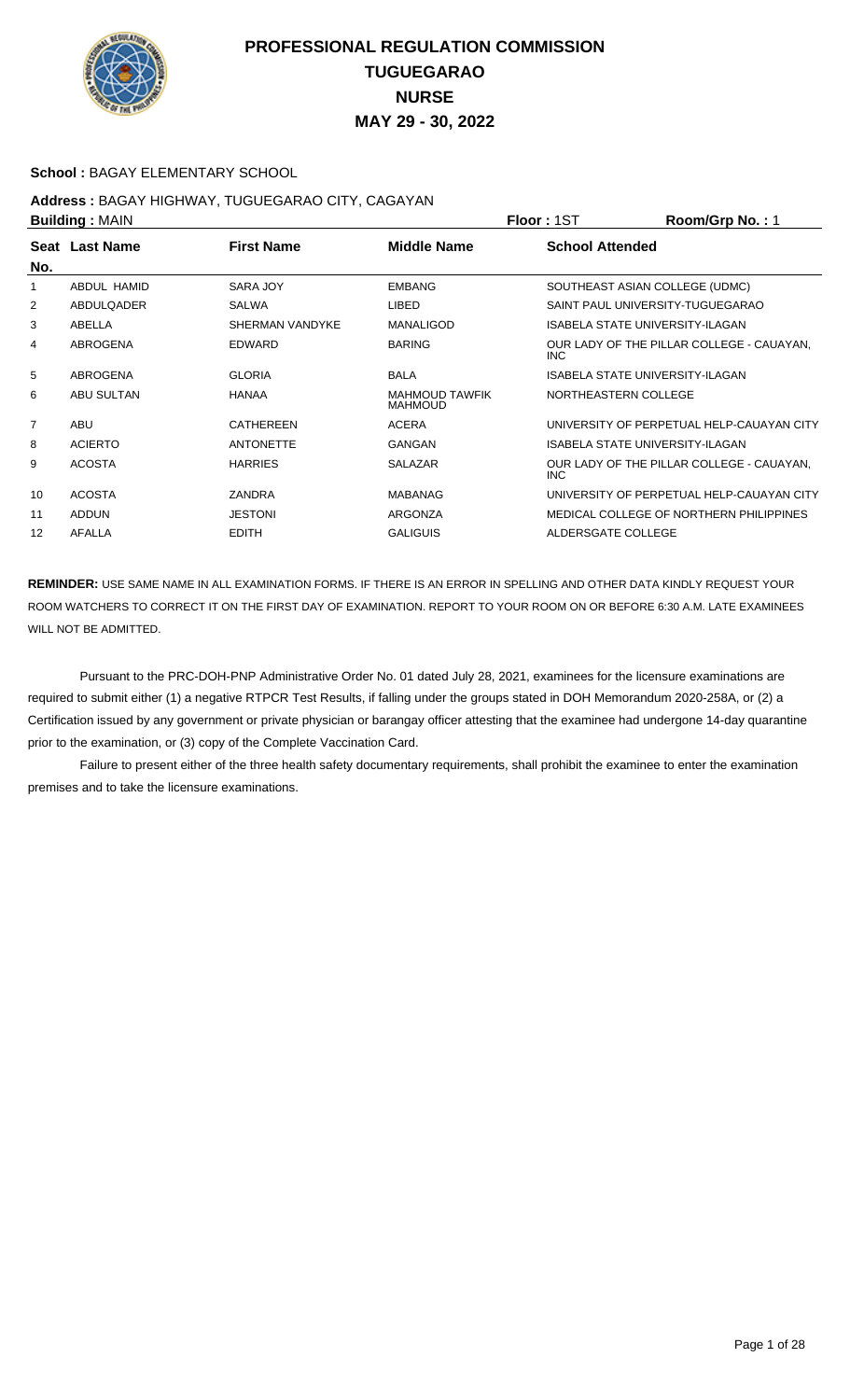

### **School :** BAGAY ELEMENTARY SCHOOL

# **Address :** BAGAY HIGHWAY, TUGUEGARAO CITY, CAGAYAN

| <b>Building: MAIN</b> |                 |                      | <b>Floor: 1ST</b>  | Room/Grp No.: 2            |                                            |
|-----------------------|-----------------|----------------------|--------------------|----------------------------|--------------------------------------------|
| No.                   | Seat Last Name  | <b>First Name</b>    | <b>Middle Name</b> | <b>School Attended</b>     |                                            |
| 1                     | AGABAS          | <b>BRENDA</b>        | <b>CUTARAN</b>     |                            | NATIONAL UNIVERSITY-BAGUIO CITY            |
| 2                     | <b>AGGARAO</b>  | <b>HANNAH</b>        | <b>BUMATAY</b>     |                            | SAINT FERDINAND COLLEGE-ILAGAN             |
| 3                     | <b>AGNIR</b>    | <b>MAY ANN</b>       | <b>LACASTE</b>     |                            | SAINT JUDE COLLEGE-MANILA                  |
| 4                     | <b>AGNO</b>     | JERALDIN             | <b>DONATO</b>      |                            | OUR LADY OF FATIMA UNIVERSITY-VALENZUELA   |
| 5                     | AGPALZA         | <b>JOVELYN</b>       | <b>PASCUAL</b>     |                            | UNIVERSITY OF LA SALETTE-SANTIAGO          |
| 6                     | <b>AGPAOA</b>   | <b>KATRINA MAE</b>   | <b>MADDARA</b>     |                            | UNIVERSITY OF LA SALETTE-SANTIAGO          |
| 7                     | <b>AGWAYAS</b>  | ZARAH                | <b>BANAG</b>       | <b>SAINT TONIS COLLEGE</b> |                                            |
| 8                     | AGYAO           | LOIDA ROWENA         | <b>LUNES</b>       |                            | FLORENCIO L. VARGAS COLLEGE-TUGUEGARAO     |
| 9                     | ALEJANDRO       | <b>MA. PRECIOUSA</b> | <b>GARDE</b>       |                            | SAINT PAUL UNIVERSITY-TUGUEGARAO           |
| 10                    | <b>ALEMANIA</b> | <b>ESPHIE</b>        | <b>SALVADOR</b>    |                            | SOUTHEAST ASIAN COLLEGE (UDMC)             |
| 11                    | <b>ALMARIO</b>  | MA. SHEILA LYN       | <b>CABACCAN</b>    |                            | SAINT FERDINAND COLLEGE-ILAGAN             |
| 12                    | <b>ALVARADO</b> | <b>KAREN KAYE</b>    | <b>DELECTOR</b>    | COLL OF TUG.)              | UNIVERSITY OF CAGAYAN VALLEY (for. CAGAYAN |

**REMINDER:** USE SAME NAME IN ALL EXAMINATION FORMS. IF THERE IS AN ERROR IN SPELLING AND OTHER DATA KINDLY REQUEST YOUR ROOM WATCHERS TO CORRECT IT ON THE FIRST DAY OF EXAMINATION. REPORT TO YOUR ROOM ON OR BEFORE 6:30 A.M. LATE EXAMINEES WILL NOT BE ADMITTED.

 Pursuant to the PRC-DOH-PNP Administrative Order No. 01 dated July 28, 2021, examinees for the licensure examinations are required to submit either (1) a negative RTPCR Test Results, if falling under the groups stated in DOH Memorandum 2020-258A, or (2) a Certification issued by any government or private physician or barangay officer attesting that the examinee had undergone 14-day quarantine prior to the examination, or (3) copy of the Complete Vaccination Card.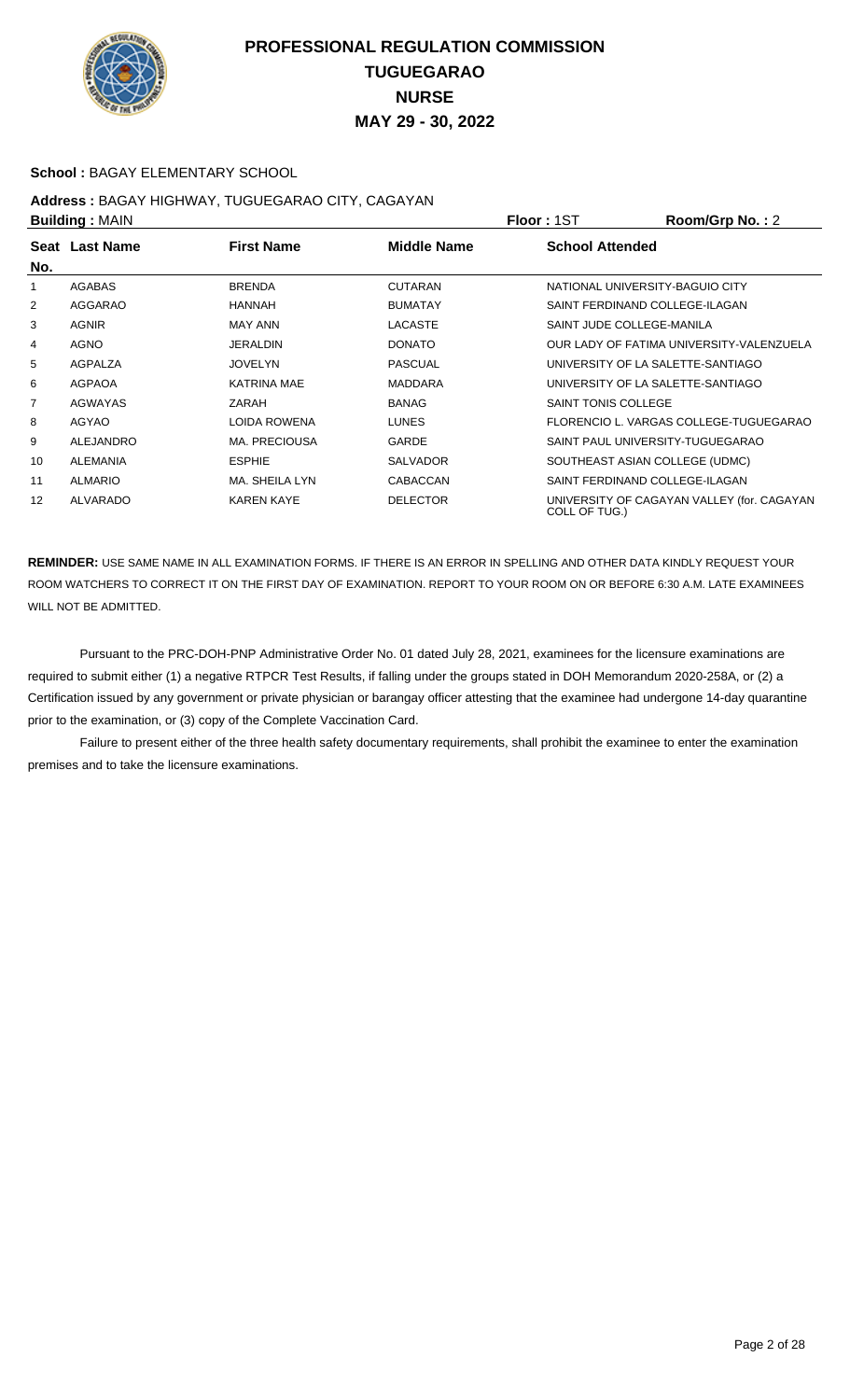

### **School :** BAGAY ELEMENTARY SCHOOL

# **Address :** BAGAY HIGHWAY, TUGUEGARAO CITY, CAGAYAN

| <b>Building: MAIN</b> |                |                          |                  | <b>Floor: 1ST</b>          | Room/Grp No.: 3                           |
|-----------------------|----------------|--------------------------|------------------|----------------------------|-------------------------------------------|
|                       | Seat Last Name | <b>First Name</b>        | Middle Name      | <b>School Attended</b>     |                                           |
| No.                   |                |                          |                  |                            |                                           |
| 1                     | <b>AMINYO</b>  | <b>MARIA FATIMA LUIS</b> | SONG-AB          | <b>SAINT TONIS COLLEGE</b> |                                           |
| 2                     | <b>ANDAM</b>   | SHELLA ANN               | JUAN             |                            | ISABELA STATE UNIVERSITY-ILAGAN           |
| 3                     | ANDRES         | <b>CRISTINA</b>          | <b>TAWAGON</b>   | ROOSEVELT COLLEGE-CAINTA   |                                           |
| 4                     | <b>ANDRES</b>  | <b>KRISTEL HOPE</b>      | <b>CRISTOBAL</b> |                            | UNIVERSITY OF LA SALETTE-SANTIAGO         |
| 5                     | ANDRES         | <b>SHERWIN</b>           | <b>VIDAD</b>     |                            | UNIVERSITY OF PERPETUAL HELP-CAUAYAN CITY |
| 6                     | <b>ANTOLIN</b> | ARLENE                   | <b>PEREZ</b>     |                            | UNIVERSITY OF LA SALETTE-SANTIAGO         |
| $\overline{7}$        | <b>ANTONIO</b> | AMELIA                   | <b>TACADINO</b>  |                            | UNIVERSITY OF PERPETUAL HELP-CAUAYAN CITY |
| 8                     | <b>ANTONIO</b> | <b>MARY GRACE</b>        | <b>IGNACIO</b>   | NORTHEASTERN COLLEGE       |                                           |
| 9                     | APAN           | <b>RICARDO</b>           | <b>DELA ROSA</b> |                            | UNIVERSITY OF PERPETUAL HELP-CAUAYAN CITY |
| 10                    | <b>APILADO</b> | KHAY-ANN                 | ANDALLO          | <b>LYCEUM OF APARRI</b>    |                                           |
| 11                    | <b>APOSTOL</b> | <b>GIOVAN</b>            | <b>HERNANDEZ</b> |                            | UNIVERSITY OF PERPETUAL HELP-CAUAYAN CITY |
| 12                    | <b>APOSTOL</b> | <b>PRINCESS MAE</b>      | <b>PATACSIL</b>  |                            | <b>ISABELA STATE UNIVERSITY-ECHAGUE</b>   |
|                       |                |                          |                  |                            |                                           |

**REMINDER:** USE SAME NAME IN ALL EXAMINATION FORMS. IF THERE IS AN ERROR IN SPELLING AND OTHER DATA KINDLY REQUEST YOUR ROOM WATCHERS TO CORRECT IT ON THE FIRST DAY OF EXAMINATION. REPORT TO YOUR ROOM ON OR BEFORE 6:30 A.M. LATE EXAMINEES WILL NOT BE ADMITTED.

 Pursuant to the PRC-DOH-PNP Administrative Order No. 01 dated July 28, 2021, examinees for the licensure examinations are required to submit either (1) a negative RTPCR Test Results, if falling under the groups stated in DOH Memorandum 2020-258A, or (2) a Certification issued by any government or private physician or barangay officer attesting that the examinee had undergone 14-day quarantine prior to the examination, or (3) copy of the Complete Vaccination Card.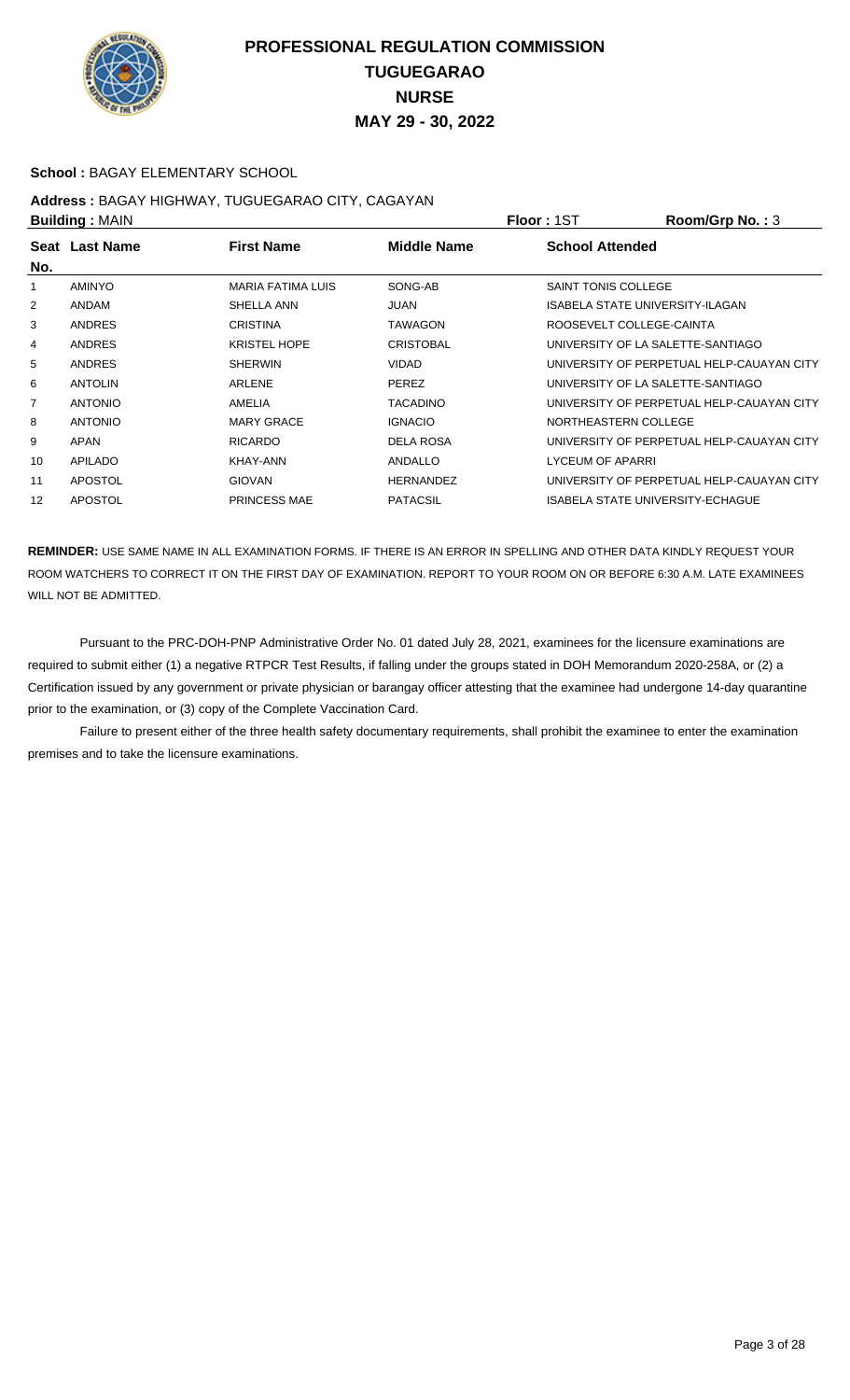

### **School :** BAGAY ELEMENTARY SCHOOL

# **Address :** BAGAY HIGHWAY, TUGUEGARAO CITY, CAGAYAN

| <b>Building: MAIN</b> |                   |                       | <b>Floor: 1ST</b> | Room/Grp No.: 4            |                                         |
|-----------------------|-------------------|-----------------------|-------------------|----------------------------|-----------------------------------------|
|                       | Seat Last Name    | <b>First Name</b>     | Middle Name       | <b>School Attended</b>     |                                         |
| No.                   |                   |                       |                   |                            |                                         |
|                       | <b>ARANDA</b>     | MIKKAELA MAE          | <b>MARANION</b>   |                            | <b>ISABELA STATE UNIVERSITY-ILAGAN</b>  |
| $\overline{2}$        | <b>ARANDA</b>     | <b>WENDILYN</b>       | <b>TANAP</b>      |                            | SOUTHEAST ASIAN COLLEGE (UDMC)          |
| 3                     | ARAZA             | <b>JENAZYLE</b>       | <b>CADDUMLAY</b>  | <b>SAINT TONIS COLLEGE</b> |                                         |
| 4                     | ARELLANO          | <b>GLENDA</b>         | <b>SOLIVEN</b>    |                            | PHILIPPINE WOMEN'S UNIVERSITY-MANILA    |
| 5                     | ARELLANO          | <b>JANE NOEMI</b>     | <b>PALOR</b>      |                            | MEDICAL COLLEGE OF NORTHERN PHILIPPINES |
| 6                     | <b>ARIOLA</b>     | <b>CHARMAINE JOY</b>  | <b>RONAS</b>      |                            | PERPETUAL HELP COLLEGE OF MANILA        |
| 7                     | <b>ASIRIT</b>     | <b>MARIELLE ALIZA</b> | <b>JOVES</b>      |                            | UNIVERSITY OF SANTO TOMAS               |
| 8                     | <b>ASUNCION</b>   | ABEGAIL               | <b>FABRO</b>      |                            | ISABELA STATE UNIVERSITY-ILAGAN         |
| 9                     | <b>ASUNCION</b>   | <b>LOVELY</b>         | <b>BERNARDO</b>   | NORTHERN COLLEGE           |                                         |
| 10                    | BAD-ANG           | <b>MICHELLE</b>       | <b>MADRIAGA</b>   | NORTHEASTERN COLLEGE       |                                         |
| 11                    | <b>BAGAYAO</b>    | <b>MARIA TERESITA</b> | <b>FERNANDEZ</b>  |                            | SAINT JUDE COLLEGE-MANILA               |
| 12                    | <b>BAGUMBARAN</b> | AL-GAFFAR             | <b>LAPORRE</b>    | PLT COLLEGE, INC           |                                         |
|                       |                   |                       |                   |                            |                                         |

**REMINDER:** USE SAME NAME IN ALL EXAMINATION FORMS. IF THERE IS AN ERROR IN SPELLING AND OTHER DATA KINDLY REQUEST YOUR ROOM WATCHERS TO CORRECT IT ON THE FIRST DAY OF EXAMINATION. REPORT TO YOUR ROOM ON OR BEFORE 6:30 A.M. LATE EXAMINEES WILL NOT BE ADMITTED.

 Pursuant to the PRC-DOH-PNP Administrative Order No. 01 dated July 28, 2021, examinees for the licensure examinations are required to submit either (1) a negative RTPCR Test Results, if falling under the groups stated in DOH Memorandum 2020-258A, or (2) a Certification issued by any government or private physician or barangay officer attesting that the examinee had undergone 14-day quarantine prior to the examination, or (3) copy of the Complete Vaccination Card.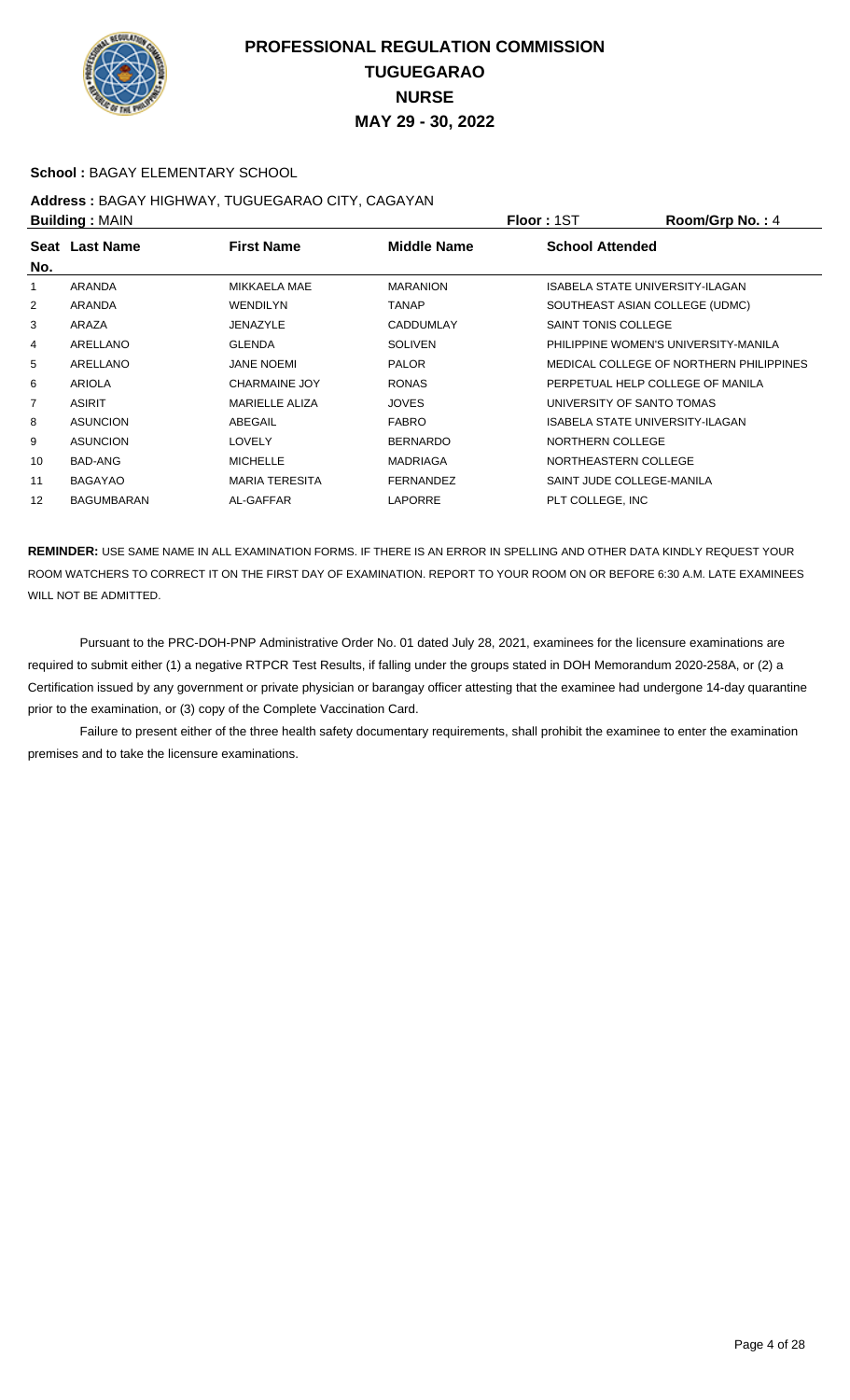

### **School :** BAGAY ELEMENTARY SCHOOL

# **Address :** BAGAY HIGHWAY, TUGUEGARAO CITY, CAGAYAN

| <b>Building: MAIN</b> |                  |                       |                    | Room/Grp No.: 5<br><b>Floor: 1ST</b> |                                           |
|-----------------------|------------------|-----------------------|--------------------|--------------------------------------|-------------------------------------------|
|                       | Seat Last Name   | <b>First Name</b>     | <b>Middle Name</b> | <b>School Attended</b>               |                                           |
| No.                   |                  |                       |                    |                                      |                                           |
|                       | <b>BALAIS</b>    | DANNAYON JOAN         | <b>CAMADDO</b>     | NATIONAL UNIVERSITY-BAGUIO CITY      |                                           |
| 2                     | <b>BALAO</b>     | <b>ANTHONY RELMER</b> | <b>RETOTAL</b>     | LYCEUM OF APARRI                     |                                           |
| 3                     | <b>BALAO</b>     | <b>GRACIEL</b>        | <b>NEPOMUCENO</b>  | LYCEUM OF APARRI                     |                                           |
| 4                     | <b>BALDEMOR</b>  | LANIE                 | <b>TALOSIG</b>     | INC.                                 | OUR LADY OF THE PILLAR COLLEGE - CAUAYAN, |
| 5                     | <b>BALMACEDA</b> | LOVELY JANE           | <b>ACIO</b>        | ISABELA STATE UNIVERSITY-ILAGAN      |                                           |
| 6                     | <b>BAQUIRAN</b>  | <b>JEFREY</b>         | <b>UBIÑA</b>       | LYCEUM OF APARRI                     |                                           |
| 7                     | <b>BAQUIRAN</b>  | <b>MINGILET</b>       | <b>TALOSIG</b>     | OUR LADY OF FATIMA UNIVERSITY-QC     |                                           |
| 8                     | <b>BAQUIRAN</b>  | ROD HARNEY JR         | <b>GANAB</b>       | NORTHEASTERN COLLEGE                 |                                           |
| 9                     | <b>BARASI</b>    | <b>ROWENA</b>         | <b>AQUINO</b>      | SAINT FERDINAND COLLEGE-ILAGAN       |                                           |
| 10                    | <b>BASCO</b>     | LAICA                 | <b>LEDESMA</b>     | ISABELA STATE UNIVERSITY-ILAGAN      |                                           |
| 11                    | <b>BATARA</b>    | <b>GELINOR</b>        | CALAGUI            | <b>BAGUIO CENTRAL UNIVERSITY</b>     |                                           |
| 12                    | BAYANI           | <b>JOVELYN</b>        | <b>ALIANO</b>      | NORTHERN LUZON ADVENTIST COLLEGE     |                                           |

**REMINDER:** USE SAME NAME IN ALL EXAMINATION FORMS. IF THERE IS AN ERROR IN SPELLING AND OTHER DATA KINDLY REQUEST YOUR ROOM WATCHERS TO CORRECT IT ON THE FIRST DAY OF EXAMINATION. REPORT TO YOUR ROOM ON OR BEFORE 6:30 A.M. LATE EXAMINEES WILL NOT BE ADMITTED.

 Pursuant to the PRC-DOH-PNP Administrative Order No. 01 dated July 28, 2021, examinees for the licensure examinations are required to submit either (1) a negative RTPCR Test Results, if falling under the groups stated in DOH Memorandum 2020-258A, or (2) a Certification issued by any government or private physician or barangay officer attesting that the examinee had undergone 14-day quarantine prior to the examination, or (3) copy of the Complete Vaccination Card.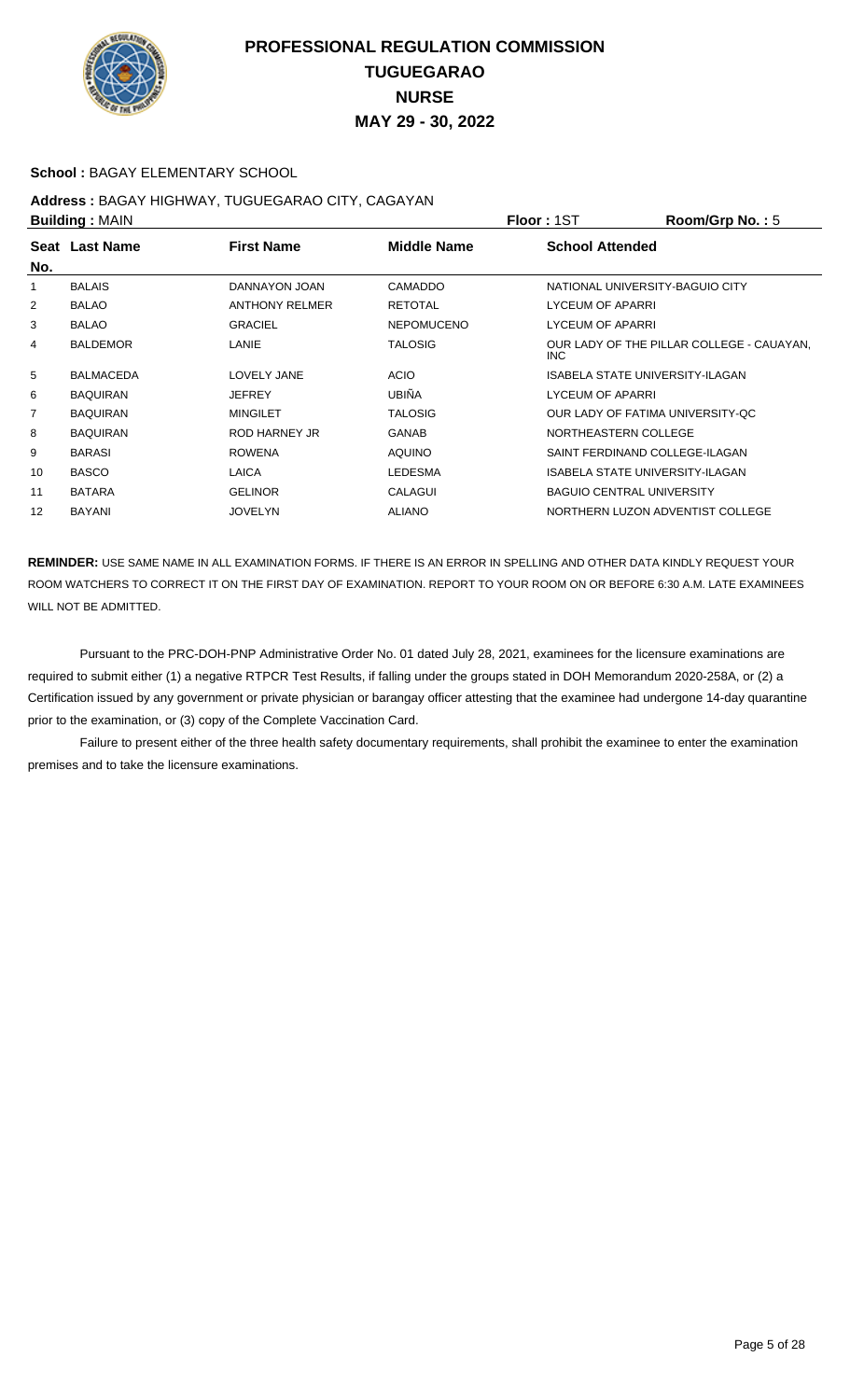

#### **School :** BAGAY ELEMENTARY SCHOOL

# **Address :** BAGAY HIGHWAY, TUGUEGARAO CITY, CAGAYAN

| <b>Building: MAIN</b> |                   |                           |                     | <b>Floor: 1ST</b>                   | Room/Grp No.: 6                           |
|-----------------------|-------------------|---------------------------|---------------------|-------------------------------------|-------------------------------------------|
|                       | Seat Last Name    | <b>First Name</b>         | Middle Name         | <b>School Attended</b>              |                                           |
| No.                   |                   |                           |                     |                                     |                                           |
|                       | <b>BAYBADO</b>    | <b>JOANNA MARIE</b>       | <b>CORPUZ</b>       |                                     | UNIVERSITY OF PERPETUAL HELP-CAUAYAN CITY |
| 2                     | <b>BAYODOC</b>    | RANIEL                    | <b>BLANDO</b>       | UNIVERSITY OF LA SALETTE-SANTIAGO   |                                           |
| 3                     | <b>BENAVIDEZ</b>  | <b>KENNETH JAMES</b>      | <b>MATIAS</b>       | PACASUM COLLEGE                     |                                           |
| 4                     | <b>BENJAMIN</b>   | <b>JACKYLYN</b>           | <b>CAMADDO</b>      | LYCEUM OF NORTHERN LUZON            |                                           |
| 5                     | <b>BERCASIO</b>   | <b>GINA</b>               | <b>LUCENA</b>       | UNIVERSITY OF LA SALETTE-SANTIAGO   |                                           |
| 6                     | <b>BERNARDINO</b> | <b>ROEMBERT</b>           | <b>FERNANDO</b>     | NORTHEASTERN COLLEGE                |                                           |
| 7                     | <b>BERNARDO</b>   | MA. CORAZON               | <b>GOMEZ</b>        | DR. CARLOS S. LANTING COLLEGE-Q. C. |                                           |
| 8                     | <b>BINARAO</b>    | CAROLYN                   | LA-LLABAN           |                                     | SAINT RITA COLLEGE OF NURSING & MIDWIFERY |
| 9                     | <b>BORROMEO</b>   | GRAZIELLA                 | <b>MACADANGDANG</b> |                                     | UNIVERSITY OF PERPETUAL HELP-CAUAYAN CITY |
| 10                    | <b>BOSI</b>       | <b>DIONIELY</b>           | <b>MILLAN</b>       | NORTHEASTERN COLLEGE                |                                           |
| 11                    | <b>BUEN</b>       | <b>MARYJOICE</b>          | ABEL                | LYCEUM OF APARRI                    |                                           |
| 12                    | <b>BUENAFLOR</b>  | <b>MARIA DORIS NHELVA</b> | <b>IBARRA</b>       | LYCEUM OF APARRI                    |                                           |
|                       |                   |                           |                     |                                     |                                           |

**REMINDER:** USE SAME NAME IN ALL EXAMINATION FORMS. IF THERE IS AN ERROR IN SPELLING AND OTHER DATA KINDLY REQUEST YOUR ROOM WATCHERS TO CORRECT IT ON THE FIRST DAY OF EXAMINATION. REPORT TO YOUR ROOM ON OR BEFORE 6:30 A.M. LATE EXAMINEES WILL NOT BE ADMITTED.

 Pursuant to the PRC-DOH-PNP Administrative Order No. 01 dated July 28, 2021, examinees for the licensure examinations are required to submit either (1) a negative RTPCR Test Results, if falling under the groups stated in DOH Memorandum 2020-258A, or (2) a Certification issued by any government or private physician or barangay officer attesting that the examinee had undergone 14-day quarantine prior to the examination, or (3) copy of the Complete Vaccination Card.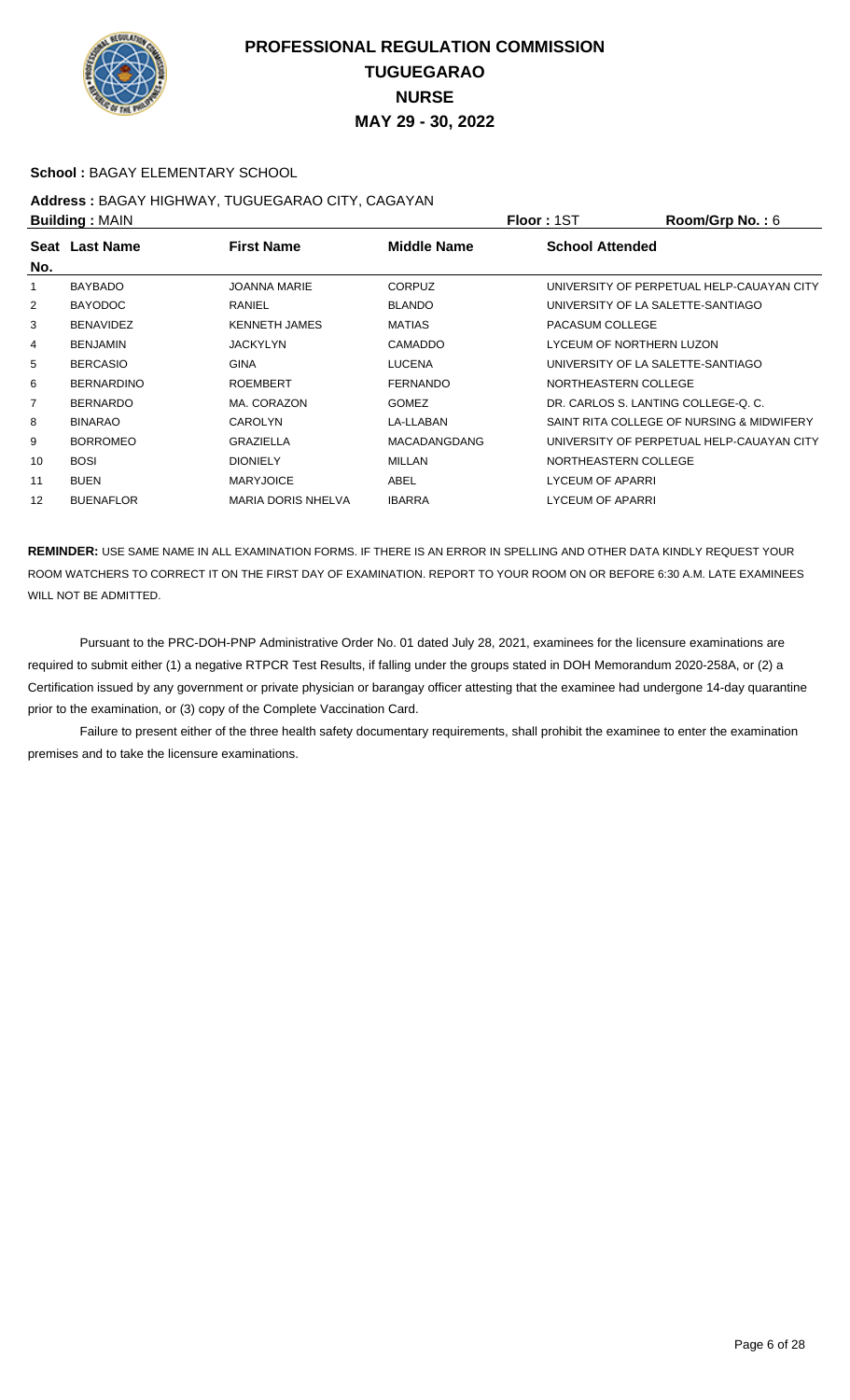

## **School :** BAGAY ELEMENTARY SCHOOL

#### **Address :** BAGAY HIGHWAY, TUGUEGARAO CITY, CAGAYAN **Building :** MAIN **Floor :** 1ST **Room/Grp No. :** 7

|     | <b>DUILUILLY</b> ULAIN |                   |                    | 1 IUU 1 1 U 1                                                 |
|-----|------------------------|-------------------|--------------------|---------------------------------------------------------------|
| No. | Seat Last Name         | <b>First Name</b> | <b>Middle Name</b> | <b>School Attended</b>                                        |
| 1   | <b>BUENO</b>           | <b>DIANA ROSE</b> | <b>SANTIAGO</b>    | MARY CHILES COLLEGE (for.GEN. HOSP. SCH. OF<br>NRSNG. & MID.) |
| 2   | <b>BULAN</b>           | <b>MAY ANN</b>    | <b>DAQUIOAG</b>    | ISABELA STATE UNIVERSITY-ILAGAN                               |
| 3   | <b>BUMANGLAG</b>       | <b>JONALD</b>     | <b>ALBERTO</b>     | OUR LADY OF FATIMA UNIVERSITY-QC                              |
| 4   | <b>BUSILEY</b>         | RACHELL-AN        | LACBAWAN           | FLORENCIO L. VARGAS COLLEGE-TUGUEGARAO                        |
| 5   | <b>BUYUGAN</b>         | <b>JELI-ANNE</b>  | <b>LAURENTE</b>    | UNIVERSITY OF CAGAYAN VALLEY (for. CAGAYAN<br>COLL OF TUG.)   |
| 6   | <b>CABALAR</b>         | <b>MICHELLE</b>   | <b>ESQUILLO</b>    | NORTHEASTERN COLLEGE                                          |
| 7   | <b>CABANG</b>          | ANALIZA           | SANI               | CAGAYAN STATE UNIVERSITY-APARRI                               |
| 8   | <b>CABAUATAN</b>       | <b>CHRISTEL</b>   | <b>BALLAD</b>      | UNIVERSITY OF CAGAYAN VALLEY (for. CAGAYAN<br>COLL OF TUG.)   |
| 9   | CABEZA                 | <b>SHARMAINE</b>  | <b>CASTILLO</b>    | <b>LYCEUM OF APARRI</b>                                       |
| 10  | <b>CABIGAS</b>         | <b>HAZEL</b>      | <b>PASCUAL</b>     | MEDICAL COLLEGE OF NORTHERN PHILIPPINES                       |
| 11  | <b>CABLING</b>         | LAARNI            | <b>ORDOÑO</b>      | UNIVERSITY OF LA SALETTE-SANTIAGO                             |
| 12  | <b>CABUTOTAN</b>       | <b>JHOREYNA</b>   | <b>MEDRANO</b>     | <b>ISABELA STATE UNIVERSITY-ILAGAN</b>                        |
|     |                        |                   |                    |                                                               |

**REMINDER:** USE SAME NAME IN ALL EXAMINATION FORMS. IF THERE IS AN ERROR IN SPELLING AND OTHER DATA KINDLY REQUEST YOUR ROOM WATCHERS TO CORRECT IT ON THE FIRST DAY OF EXAMINATION. REPORT TO YOUR ROOM ON OR BEFORE 6:30 A.M. LATE EXAMINEES WILL NOT BE ADMITTED.

 Pursuant to the PRC-DOH-PNP Administrative Order No. 01 dated July 28, 2021, examinees for the licensure examinations are required to submit either (1) a negative RTPCR Test Results, if falling under the groups stated in DOH Memorandum 2020-258A, or (2) a Certification issued by any government or private physician or barangay officer attesting that the examinee had undergone 14-day quarantine prior to the examination, or (3) copy of the Complete Vaccination Card.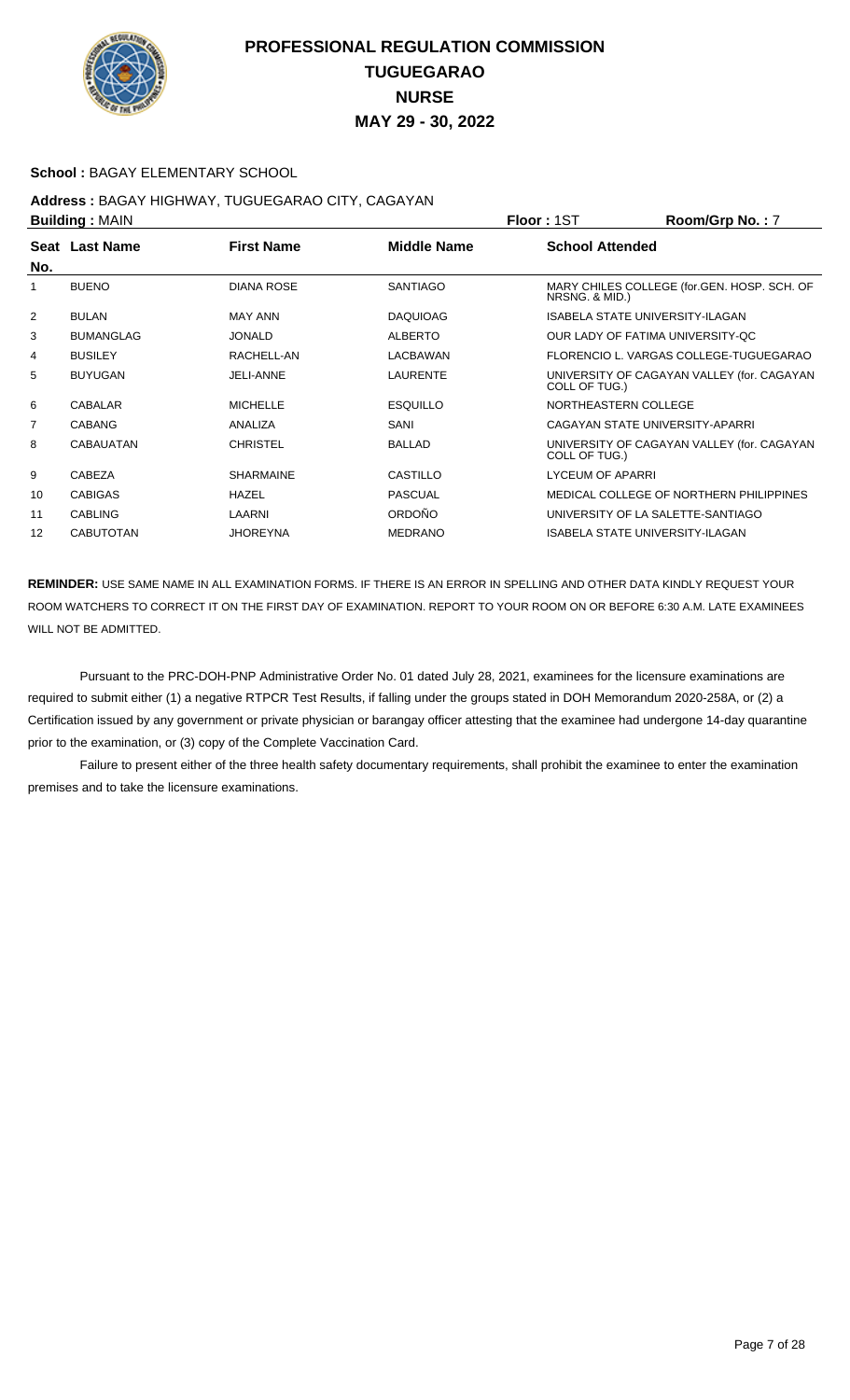

### **School :** BAGAY ELEMENTARY SCHOOL

#### **Address :** BAGAY HIGHWAY, TUGUEGARAO CITY, CAGAYAN **Building :** MAIN **Floor :** 1ST **Room/Grp No. :** 8

| No.            | Seat Last Name    | <b>First Name</b>      | <b>Middle Name</b> | <b>School Attended</b>                                    |
|----------------|-------------------|------------------------|--------------------|-----------------------------------------------------------|
|                | CACAL             | <b>PEARL CRISTINE</b>  | <b>SALUDARES</b>   | OUR LADY OF THE PILLAR COLLEGE - CAUAYAN.<br>INC.         |
| $\overline{2}$ | CAGATAO           | <b>CHAMBERLYN</b>      | MATEO              | NORTHEAST LUZON ADVENTIST COLLEGE.INC -<br>ALICIA ISABELA |
| 3              | CAGAYAN           | <b>GLAIZA</b>          | AGUINALDO          | ISABELA STATE UNIVERSITY-ILAGAN                           |
| 4              | <b>CALIGUIRAN</b> | <b>CHIKY BEE</b>       | <b>TANDAYU</b>     | <b>ISABELA STATE UNIVERSITY-ILAGAN</b>                    |
| 5              | CALUBAQUIB        | MARIA-ELENA            | <b>DAODAOEN</b>    | SAINT FERDINAND COLLEGE-ILAGAN                            |
| 6              | <b>CAMUNGAO</b>   | <b>MICHELLE</b>        | <b>MABAZZA</b>     | ALDERSGATE COLLEGE                                        |
| $\overline{7}$ | <b>CANTOR</b>     | <b>CHERRY LORRAINE</b> | <b>OGAHAYON</b>    | <b>ISABELA STATE UNIVERSITY-ILAGAN</b>                    |
| 8              | CARABBACAN        | ABEGALE                | <b>BAYUBAY</b>     | UNCIANO COLLEGES & GENERAL HOSPITAL-<br>MANILA            |
| 9              | CARAGAY           | <b>KATHLENE MAY</b>    | <b>VIDAD</b>       | NORTHEASTERN COLLEGE                                      |
| 10             | CARANGUIAN        | MARY ANN               | CAPALUNGAN         | <b>LYCEUM OF APARRI</b>                                   |
| 11             | <b>CARBONILLA</b> | <b>RHEA</b>            | VALDEZ             | ISABELA STATE UNIVERSITY-ILAGAN                           |
| 12             | <b>CARDINAL</b>   | <b>ERIKA</b>           | <b>TUMALDING</b>   | <b>BAGUIO CENTRAL UNIVERSITY</b>                          |

**REMINDER:** USE SAME NAME IN ALL EXAMINATION FORMS. IF THERE IS AN ERROR IN SPELLING AND OTHER DATA KINDLY REQUEST YOUR ROOM WATCHERS TO CORRECT IT ON THE FIRST DAY OF EXAMINATION. REPORT TO YOUR ROOM ON OR BEFORE 6:30 A.M. LATE EXAMINEES WILL NOT BE ADMITTED.

 Pursuant to the PRC-DOH-PNP Administrative Order No. 01 dated July 28, 2021, examinees for the licensure examinations are required to submit either (1) a negative RTPCR Test Results, if falling under the groups stated in DOH Memorandum 2020-258A, or (2) a Certification issued by any government or private physician or barangay officer attesting that the examinee had undergone 14-day quarantine prior to the examination, or (3) copy of the Complete Vaccination Card.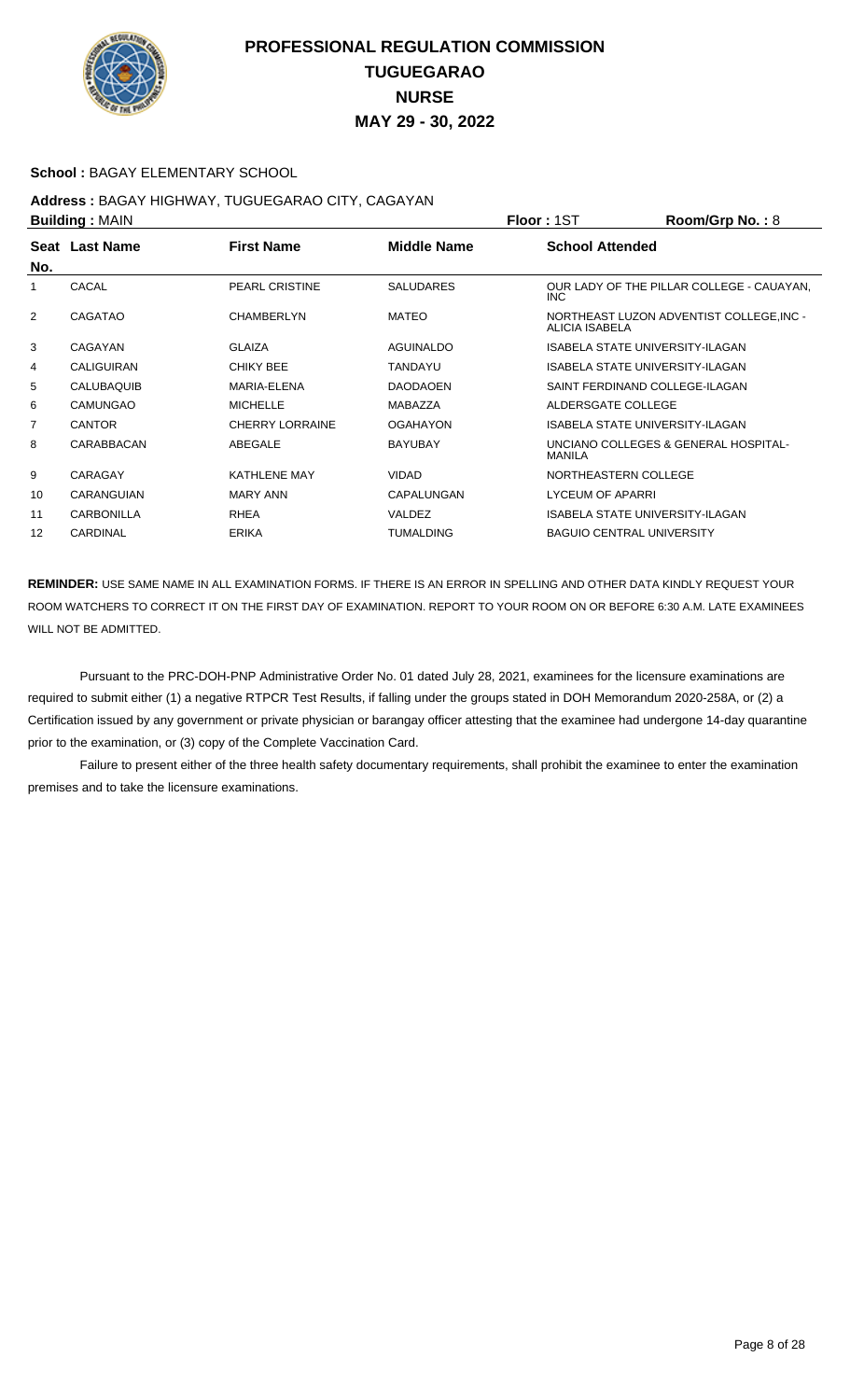

### **School :** BAGAY ELEMENTARY SCHOOL

# **Address :** BAGAY HIGHWAY, TUGUEGARAO CITY, CAGAYAN

|                | <b>Building: MAIN</b> |                      | <b>Floor: 1ST</b>  | Room/Grp No.: 9        |                                           |
|----------------|-----------------------|----------------------|--------------------|------------------------|-------------------------------------------|
|                | Seat Last Name        | <b>First Name</b>    | <b>Middle Name</b> | <b>School Attended</b> |                                           |
| No.            |                       |                      |                    |                        |                                           |
|                | CARO                  | PAUL JOHN            | <b>TIBURCIO</b>    |                        | UNIVERSITY OF PERPETUAL HELP-CAUAYAN CITY |
| 2              | <b>CARREON</b>        | <b>EMILY</b>         | <b>MIRANDA</b>     |                        | SAINT FERDINAND COLLEGE-ILAGAN            |
| 3              | CASTILLO              | MA. JESUSA KRISTINA  | <b>GARCIA</b>      |                        | UNIVERSITY OF PERPETUAL HELP-CAUAYAN CITY |
| 4              | <b>CHUA</b>           | <b>MELJANE</b>       | <b>PACION</b>      |                        | FLORENCIO L. VARGAS COLLEGE-TUGUEGARAO    |
| 5              | <b>CLARO</b>          | HAZEL                | BALABAGAN          |                        | UNIVERSITY OF LA SALETTE-SANTIAGO         |
| 6              | <b>COLOBONG</b>       | <b>BONALETH</b>      | <b>MANUEL</b>      |                        | SOUTHEAST ASIAN COLLEGE (UDMC)            |
| $\overline{7}$ | <b>CORPUZ</b>         | <b>JENNIFER JOAN</b> | <b>REOLALAS</b>    |                        | UNIVERSITY OF LA SALETTE-SANTIAGO         |
| 8              | <b>CRISTOBAL</b>      | MARYJANE             | <b>SAET</b>        |                        | UNIVERSITY OF LA SALETTE-SANTIAGO         |
| 9              | <b>CUEVAS</b>         | <b>HAZEL</b>         | <b>MACALLING</b>   |                        | ISABELA STATE UNIVERSITY-ILAGAN           |
| 10             | <b>DACIO</b>          | <b>MARY GRACE</b>    | ABAY               |                        | MEDICAL COLLEGE OF NORTHERN PHILIPPINES   |
| 11             | <b>DADIZ</b>          | <b>MARINEL</b>       | <b>MALLARI</b>     |                        | UNIVERSITY OF PERPETUAL HELP-CAUAYAN CITY |
| 12             | <b>DALAUIDAO</b>      | <b>RACHELLE</b>      | <b>TAGUINOD</b>    | INC.                   | OUR LADY OF THE PILLAR COLLEGE - CAUAYAN. |

**REMINDER:** USE SAME NAME IN ALL EXAMINATION FORMS. IF THERE IS AN ERROR IN SPELLING AND OTHER DATA KINDLY REQUEST YOUR ROOM WATCHERS TO CORRECT IT ON THE FIRST DAY OF EXAMINATION. REPORT TO YOUR ROOM ON OR BEFORE 6:30 A.M. LATE EXAMINEES WILL NOT BE ADMITTED.

 Pursuant to the PRC-DOH-PNP Administrative Order No. 01 dated July 28, 2021, examinees for the licensure examinations are required to submit either (1) a negative RTPCR Test Results, if falling under the groups stated in DOH Memorandum 2020-258A, or (2) a Certification issued by any government or private physician or barangay officer attesting that the examinee had undergone 14-day quarantine prior to the examination, or (3) copy of the Complete Vaccination Card.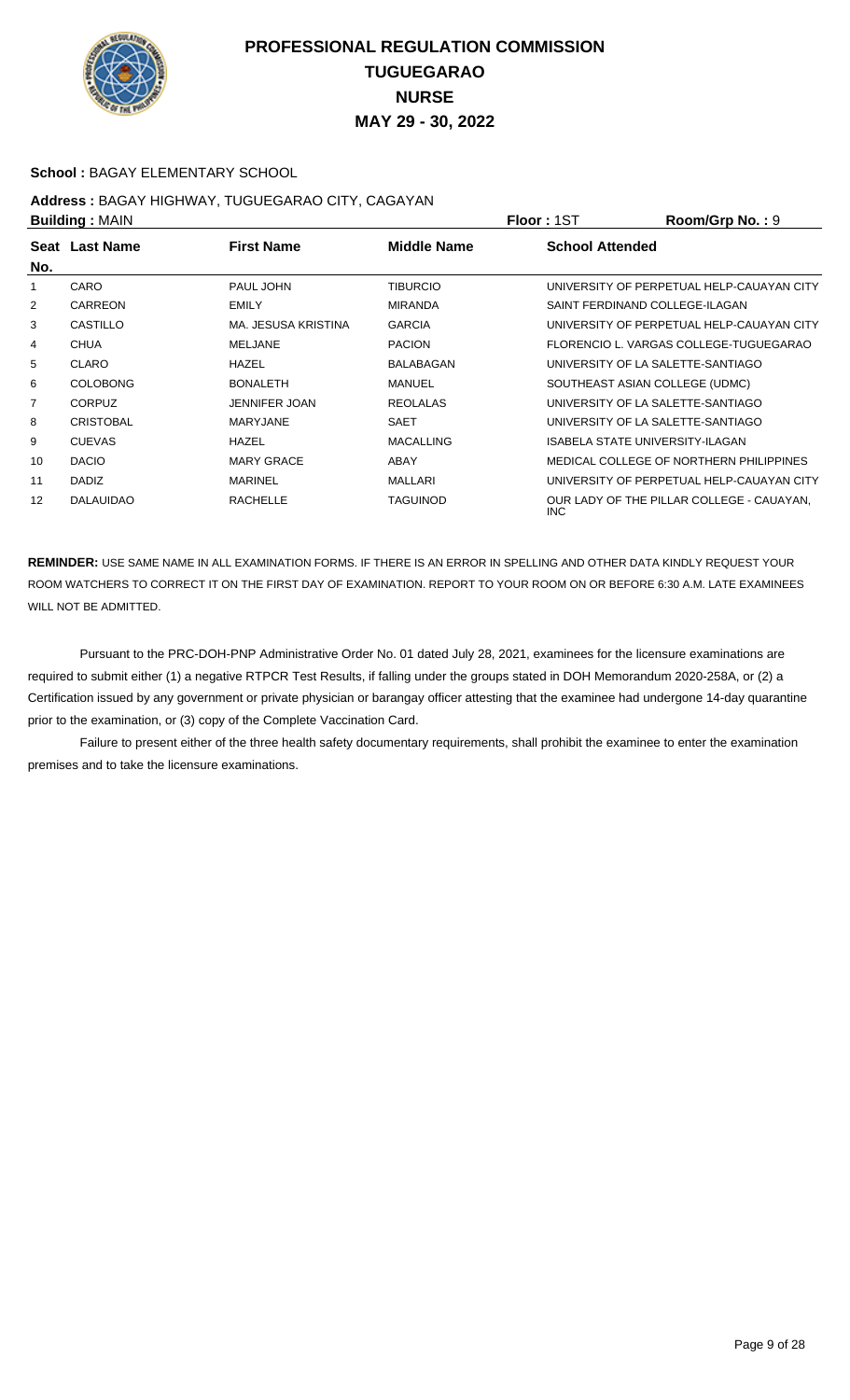

#### **School :** BAGAY ELEMENTARY SCHOOL

#### **Address :** BAGAY HIGHWAY, TUGUEGARAO CITY, CAGAYAN **Building :** MAIN **Floor :** 1ST **Room/Grp No. :** 10

|                | P               |                          |                    | 1 IUU 1 1 U 1                                      |
|----------------|-----------------|--------------------------|--------------------|----------------------------------------------------|
| No.            | Seat Last Name  | <b>First Name</b>        | <b>Middle Name</b> | <b>School Attended</b>                             |
| 1              | <b>DANCEL</b>   | <b>JOSEPH</b>            | <b>VIGGAYAN</b>    | LYCEUM OF APARRI                                   |
| 2              | <b>DANTIC</b>   | <b>RHIAZEL</b>           | <b>BERMEJO</b>     | LYCEUM OF APARRI                                   |
| 3              | <b>DAODAOEN</b> | <b>LORNA</b>             | NGAYA-AN           | AMA COMPUTER COLLEGE-BAGUIO CITY                   |
| 4              | <b>DAUAG</b>    | <b>MARICRIS</b>          | <b>PEDRO</b>       | OUR LADY OF THE PILLAR COLLEGE - CAUAYAN.<br>INC.  |
| 5              | DE GUZMAN       | CATHERINE                | BUYAO-YAO          | MEDICAL COLLEGE OF NORTHERN PHILIPPINES            |
| 6              | DE GUZMAN       | <b>EMALYN</b>            | VALDEZ             | PHILIPPINE COLLEGE OF HEALTH & SCIENCES            |
| $\overline{7}$ | DE GUZMAN       | <b>GABRIELA ANNE</b>     | <b>DELA CRUZ</b>   | NORTHEASTERN COLLEGE                               |
| 8              | DE LA ROSA      | EDUARDO III              | <b>PECKLEY</b>     | MOUNTAIN PROV. STATE POLYTECHNIC<br>COLLEGE-BONTOC |
| 9              | DE LEON         | <b>JOHNSON DAVE</b>      | <b>ROSARIO</b>     | NORTHEASTERN COLLEGE                               |
| 10             | DELA CRUZ       | ANA MARIE                | <b>ALCANTARA</b>   | PLT COLLEGE. INC                                   |
| 11             | DELA CRUZ       | <b>MA STEPHANIE FAYE</b> | <b>VALERIO</b>     | ALDERSGATE COLLEGE                                 |
| 12             | DELA CRUZ       | <b>WILLIAM CARLO</b>     | <b>RACELA</b>      | PHILIPPINE COLLEGE OF HEALTH & SCIENCES            |

**REMINDER:** USE SAME NAME IN ALL EXAMINATION FORMS. IF THERE IS AN ERROR IN SPELLING AND OTHER DATA KINDLY REQUEST YOUR ROOM WATCHERS TO CORRECT IT ON THE FIRST DAY OF EXAMINATION. REPORT TO YOUR ROOM ON OR BEFORE 6:30 A.M. LATE EXAMINEES WILL NOT BE ADMITTED.

 Pursuant to the PRC-DOH-PNP Administrative Order No. 01 dated July 28, 2021, examinees for the licensure examinations are required to submit either (1) a negative RTPCR Test Results, if falling under the groups stated in DOH Memorandum 2020-258A, or (2) a Certification issued by any government or private physician or barangay officer attesting that the examinee had undergone 14-day quarantine prior to the examination, or (3) copy of the Complete Vaccination Card.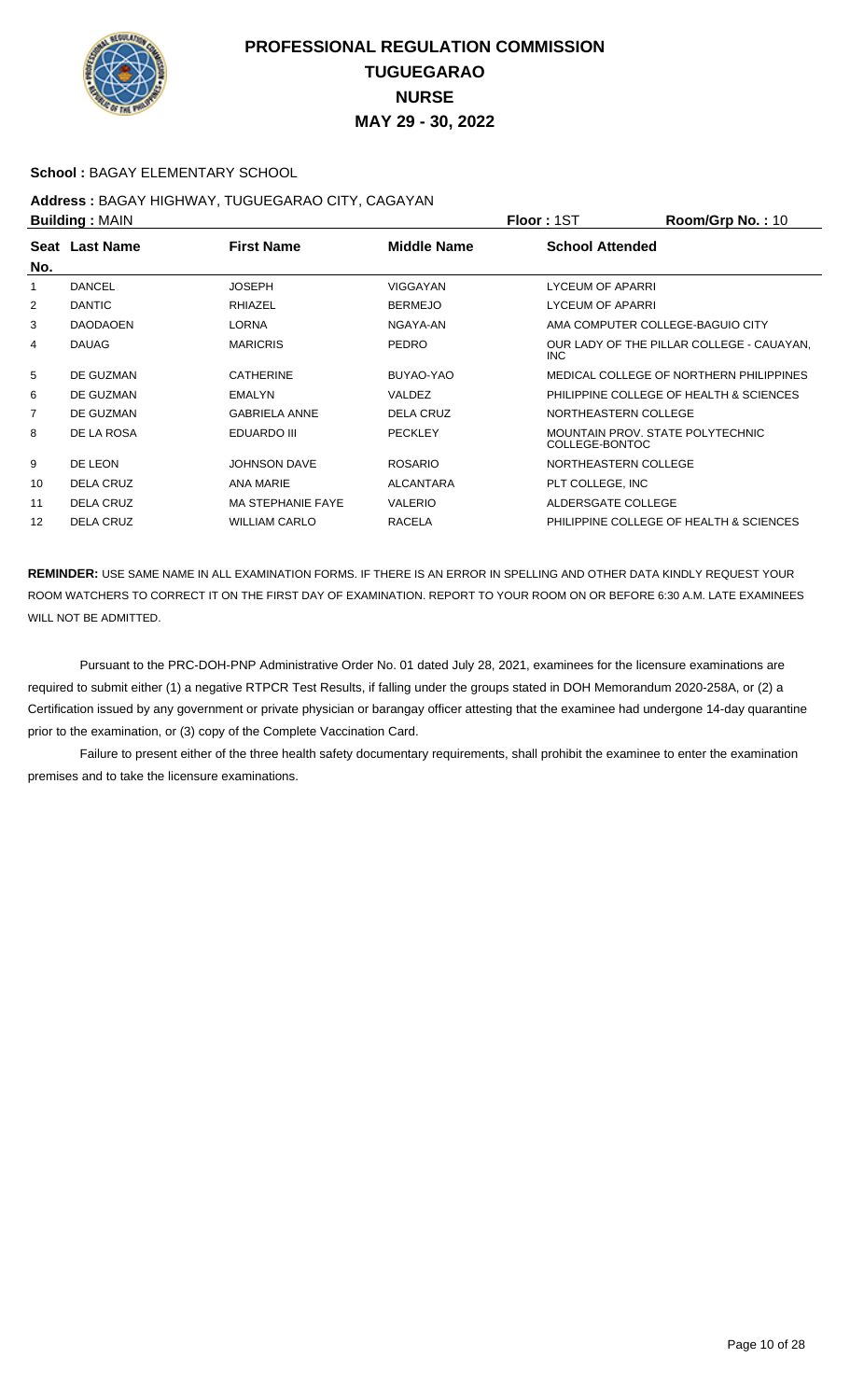

#### **School :** BAGAY ELEMENTARY SCHOOL

# **Address :** BAGAY HIGHWAY, TUGUEGARAO CITY, CAGAYAN

| <b>Building: MAIN</b> |                   |                         |                    | <b>Floor: 1ST</b>                 | Room/Grp No.: 11                          |
|-----------------------|-------------------|-------------------------|--------------------|-----------------------------------|-------------------------------------------|
| No.                   | Seat Last Name    | <b>First Name</b>       | <b>Middle Name</b> | <b>School Attended</b>            |                                           |
| 1                     | <b>DELA ROSA</b>  | LORRAINE                | QUEBRAL            | SOUTHEAST ASIAN COLLEGE (UDMC)    |                                           |
| $\overline{2}$        | <b>DELAYUN</b>    | JESSILYN                | CALLUENG           |                                   | FLORENCIO L. VARGAS COLLEGE-TUGUEGARAO    |
| 3                     | <b>DEODATO</b>    | LAURENCE                | <b>UNNI</b>        | ISABELA STATE UNIVERSITY-ECHAGUE  |                                           |
| 4                     | <b>DERILO</b>     | <b>JOCELYN</b>          | <b>VALENCIA</b>    | ISABELA STATE UNIVERSITY-ECHAGUE  |                                           |
| 5                     | <b>DESCARGAR</b>  | <b>MARY JOAN</b>        | <b>DESCARGAR</b>   | UNIVERSITY OF LA SALETTE-SANTIAGO |                                           |
| 6                     | <b>DIMAYACYAC</b> | <b>MARVIGAY</b>         | <b>SAPLACO</b>     | NORTHEASTERN COLLEGE              |                                           |
| $\overline{7}$        | <b>DINONG</b>     | RON-MAR                 | <b>MELANO</b>      |                                   | UNIVERSITY OF PERPETUAL HELP-CAUAYAN CITY |
| 8                     | <b>DIZO</b>       | <b>FRESONIA</b>         | <b>GABOT</b>       | UNIVERSITY OF LA SALETTE-SANTIAGO |                                           |
| 9                     | <b>DOMINGO</b>    | ANA MARIE               | VALDEZ             | SAINT JUDE COLLEGE-MANILA         |                                           |
| 10                    | <b>DOMINGO</b>    | CHARMIAN                | <b>RACACHO</b>     | PERPETUAL HELP COLLEGE OF MANILA  |                                           |
| 11                    | <b>DOMINGO</b>    | <b>MARZZIANA CECILE</b> | <b>BAÑARES</b>     |                                   | MEDICAL COLLEGE OF NORTHERN PHILIPPINES   |
| 12                    | <b>DOMINGO</b>    | <b>MYLYNNE</b>          | <b>VINO</b>        | ISABELA STATE UNIVERSITY-ECHAGUE  |                                           |
|                       |                   |                         |                    |                                   |                                           |

**REMINDER:** USE SAME NAME IN ALL EXAMINATION FORMS. IF THERE IS AN ERROR IN SPELLING AND OTHER DATA KINDLY REQUEST YOUR ROOM WATCHERS TO CORRECT IT ON THE FIRST DAY OF EXAMINATION. REPORT TO YOUR ROOM ON OR BEFORE 6:30 A.M. LATE EXAMINEES WILL NOT BE ADMITTED.

 Pursuant to the PRC-DOH-PNP Administrative Order No. 01 dated July 28, 2021, examinees for the licensure examinations are required to submit either (1) a negative RTPCR Test Results, if falling under the groups stated in DOH Memorandum 2020-258A, or (2) a Certification issued by any government or private physician or barangay officer attesting that the examinee had undergone 14-day quarantine prior to the examination, or (3) copy of the Complete Vaccination Card.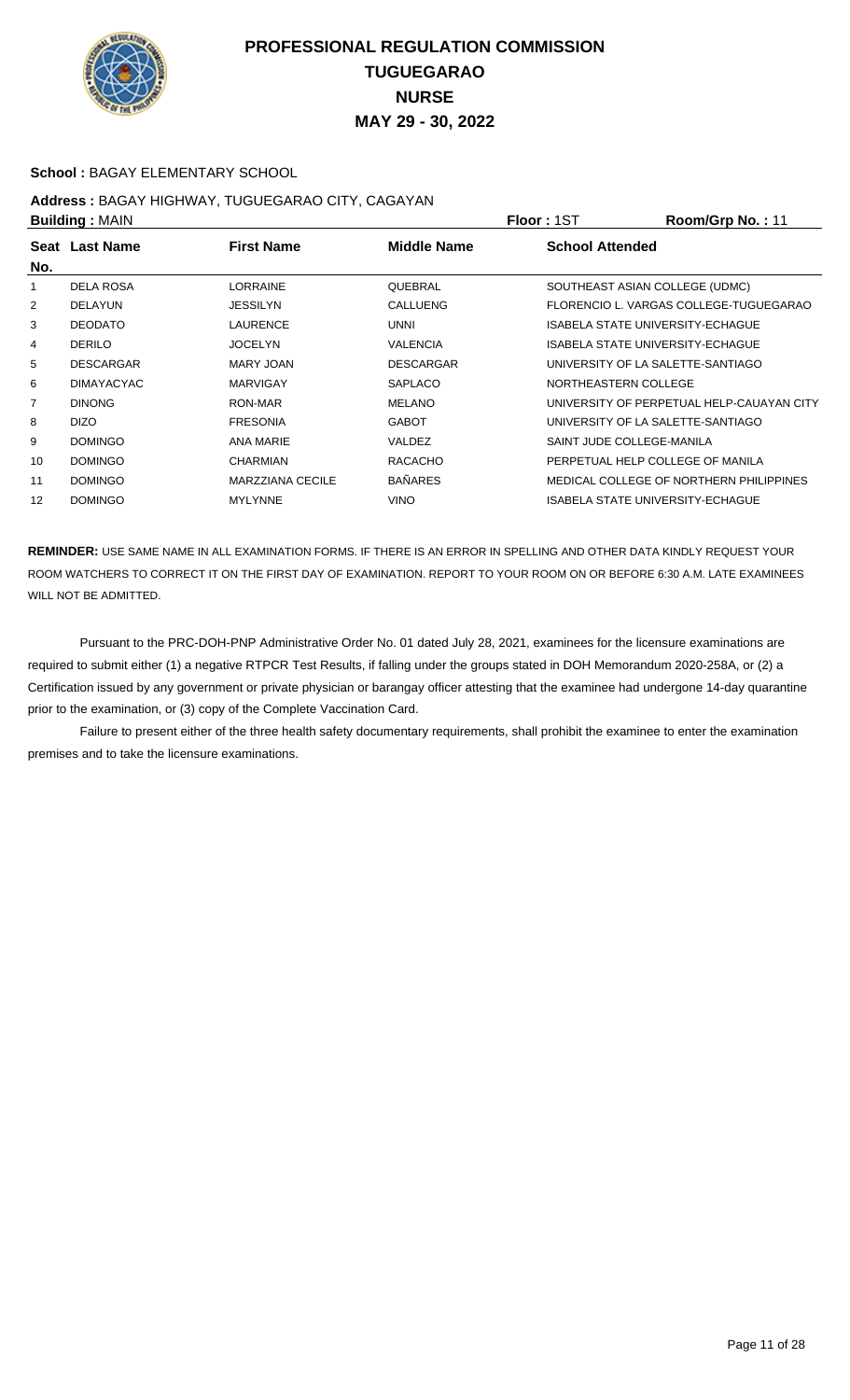

#### **School :** BAGAY ELEMENTARY SCHOOL

#### **Address :** BAGAY HIGHWAY, TUGUEGARAO CITY, CAGAYAN **Building :** MAIN **Floor :** 1ST **Room/Grp No. :** 12

|                | рананга гилипт  |                     |                     | .                                                           |
|----------------|-----------------|---------------------|---------------------|-------------------------------------------------------------|
| No.            | Seat Last Name  | <b>First Name</b>   | <b>Middle Name</b>  | <b>School Attended</b>                                      |
| 1              | <b>DOMINGO</b>  | <b>RICHELLE</b>     | <b>CUARESMA</b>     | <b>ISABELA STATE UNIVERSITY-ILAGAN</b>                      |
| 2              | <b>DOMINGO</b>  | <b>ROXAN</b>        | <b>ALVARO</b>       | ALDERSGATE COLLEGE                                          |
| 3              | <b>DOTIMAS</b>  | <b>JESSA</b>        | <b>JACOB</b>        | <b>LYCEUM OF APARRI</b>                                     |
| 4              | <b>DUGAYON</b>  | <b>JULIENNE JOY</b> | <b>PUKIN</b>        | OUR LADY OF FATIMA UNIVERSITY-VALENZUELA                    |
| 5              | <b>DULIN</b>    | <b>RHEA</b>         | <b>CADIZ</b>        | SAINT FERDINAND COLLEGE-ILAGAN                              |
| 6              | <b>DULNUAN</b>  | <b>LORIE MAE</b>    | <b>CALIMAG</b>      | OUR LADY OF THE PILLAR COLLEGE - CAUAYAN.<br>INC            |
| $\overline{7}$ | <b>DUQUE</b>    | <b>CRISTY</b>       | <b>ATILLO</b>       | UNIVERSITY OF CAGAYAN VALLEY (for. CAGAYAN<br>COLL OF TUG.) |
| 8              | <b>DURAN</b>    | <b>DOLORES</b>      | <b>PAVILANDO</b>    | OUR LADY OF FATIMA UNIVERSITY-VALENZUELA                    |
| 9              | <b>DURIAS</b>   | <b>JHUN</b>         | <b>PABLO</b>        | NORTHEASTERN COLLEGE                                        |
| 10             | <b>DUYAN</b>    | <b>MINERVA</b>      | <b>BALANAY</b>      | OUR LADY OF FATIMA UNIVERSITY-VALENZUELA                    |
| 11             | <b>ELMAN</b>    | <b>MARK JHORDAN</b> | <b>ABE</b>          | SAINT PAUL UNIVERSITY-TUGUEGARAO                            |
| 12             | <b>ESPIRITU</b> | <b>JOHN LESTER</b>  | <b>DELOS SANTOS</b> | SAINT FERDINAND COLLEGE-ILAGAN                              |

**REMINDER:** USE SAME NAME IN ALL EXAMINATION FORMS. IF THERE IS AN ERROR IN SPELLING AND OTHER DATA KINDLY REQUEST YOUR ROOM WATCHERS TO CORRECT IT ON THE FIRST DAY OF EXAMINATION. REPORT TO YOUR ROOM ON OR BEFORE 6:30 A.M. LATE EXAMINEES WILL NOT BE ADMITTED.

 Pursuant to the PRC-DOH-PNP Administrative Order No. 01 dated July 28, 2021, examinees for the licensure examinations are required to submit either (1) a negative RTPCR Test Results, if falling under the groups stated in DOH Memorandum 2020-258A, or (2) a Certification issued by any government or private physician or barangay officer attesting that the examinee had undergone 14-day quarantine prior to the examination, or (3) copy of the Complete Vaccination Card.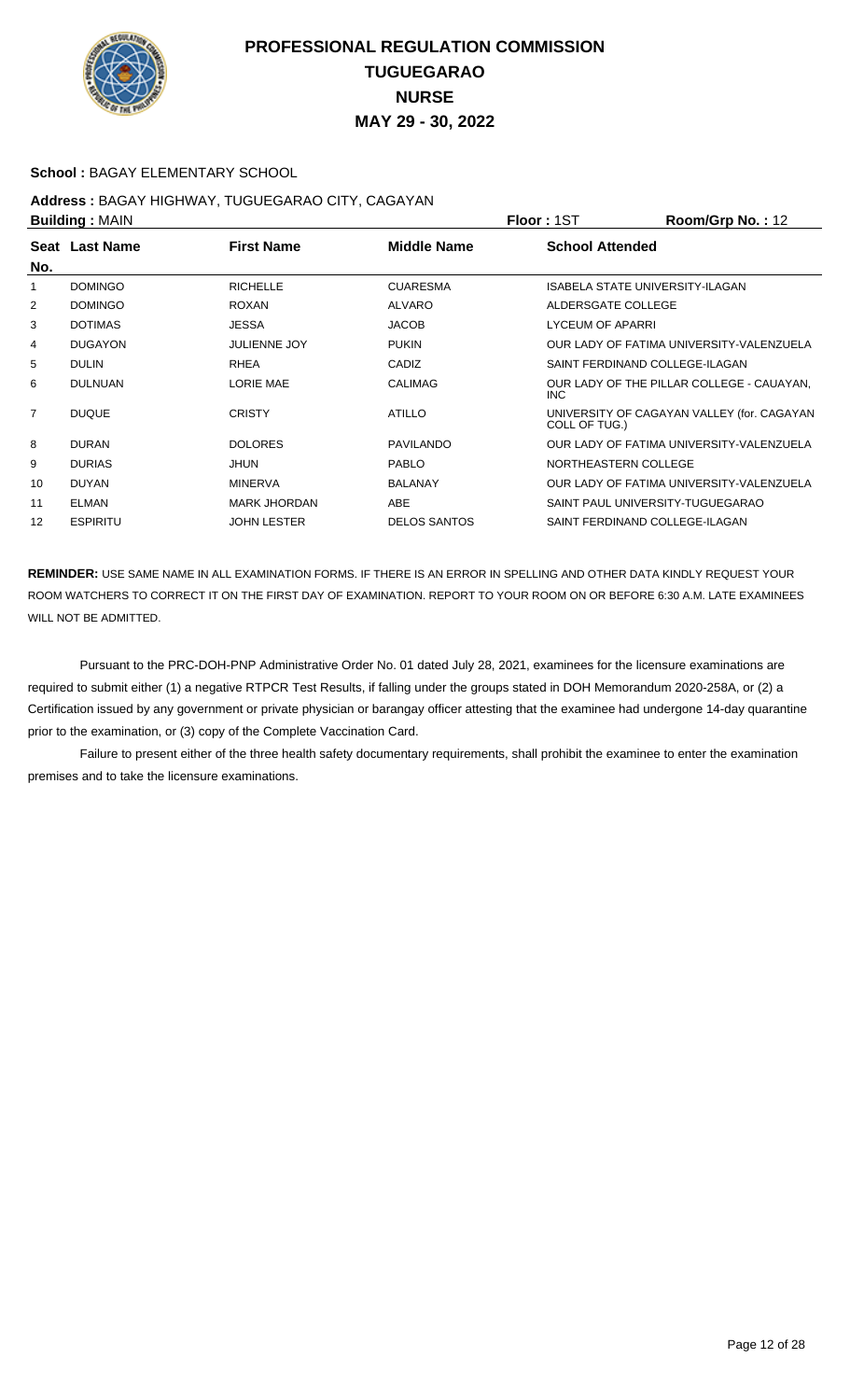

#### **School :** BAGAY ELEMENTARY SCHOOL

# **Address :** BAGAY HIGHWAY, TUGUEGARAO CITY, CAGAYAN

| <b>Building: MAIN</b> |                    |                  | <b>Floor: 1ST</b>      | Room/Grp No.: 13                          |
|-----------------------|--------------------|------------------|------------------------|-------------------------------------------|
|                       | <b>First Name</b>  | Middle Name      | <b>School Attended</b> |                                           |
| <b>ESTA</b>           | <b>GRACE</b>       | <b>BALIMBIN</b>  |                        | SAINT FERDINAND COLLEGE-ILAGAN            |
| <b>FARRO</b>          | <b>SHARON MAY</b>  | <b>MERCADO</b>   |                        | UNIVERSITY OF LA SALETTE-SANTIAGO         |
| <b>FELIXMENIA</b>     | <b>NOELYN</b>      | <b>UBANDO</b>    |                        | ISABELA STATE UNIVERSITY-ECHAGUE          |
| <b>FERNANDEZ</b>      | <b>ROXANNE</b>     | <b>POSTASA</b>   |                        | SAINT FERDINAND COLLEGE-ILAGAN            |
| <b>FERRER</b>         | <b>NADIEL</b>      | <b>SEGUBAN</b>   |                        | ISABELA STATE UNIVERSITY-ILAGAN           |
| <b>FRANCISCO</b>      | <b>ROANN</b>       | <b>LOÑEZ</b>     |                        | UNIVERSITY OF PERPETUAL HELP-CAUAYAN CITY |
| <b>GABA</b>           | LIELA              | <b>BALUBAL</b>   |                        | SAINT FERDINAND COLLEGE-ILAGAN            |
| GABALDON              | <b>ENCARNACION</b> | <b>ESQUIVEL</b>  | ALDERSGATE COLLEGE     |                                           |
| <b>GABUYO</b>         | <b>CINDY</b>       | <b>TOLENTINO</b> |                        | ISABELA STATE UNIVERSITY-ILAGAN           |
| <b>GADIANO</b>        | JESSA              | <b>CUREG</b>     | NORTHEASTERN COLLEGE   |                                           |
| <b>GAGARIN</b>        | <b>APRIL JOY</b>   | <b>TUGGUIN</b>   | ALDERSGATE COLLEGE     |                                           |
| GALANZA               | <b>KRISTEL JOY</b> | <b>CARRIDO</b>   |                        | PHILIPPINE COLLEGE OF HEALTH & SCIENCES   |
|                       | Seat Last Name     |                  |                        |                                           |

**REMINDER:** USE SAME NAME IN ALL EXAMINATION FORMS. IF THERE IS AN ERROR IN SPELLING AND OTHER DATA KINDLY REQUEST YOUR ROOM WATCHERS TO CORRECT IT ON THE FIRST DAY OF EXAMINATION. REPORT TO YOUR ROOM ON OR BEFORE 6:30 A.M. LATE EXAMINEES WILL NOT BE ADMITTED.

 Pursuant to the PRC-DOH-PNP Administrative Order No. 01 dated July 28, 2021, examinees for the licensure examinations are required to submit either (1) a negative RTPCR Test Results, if falling under the groups stated in DOH Memorandum 2020-258A, or (2) a Certification issued by any government or private physician or barangay officer attesting that the examinee had undergone 14-day quarantine prior to the examination, or (3) copy of the Complete Vaccination Card.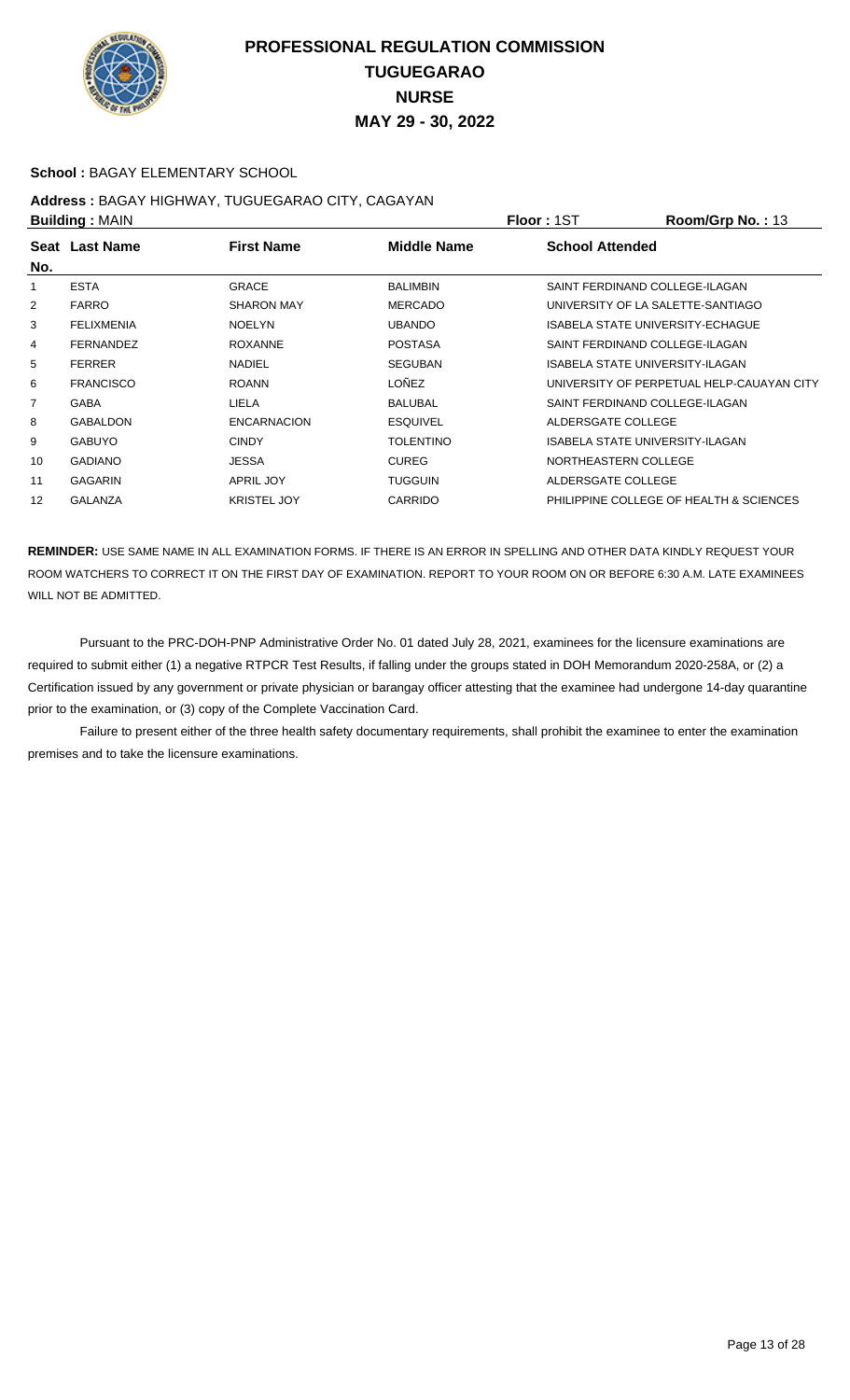

#### **School :** BAGAY ELEMENTARY SCHOOL

#### **Address :** BAGAY HIGHWAY, TUGUEGARAO CITY, CAGAYAN **Building :** MAIN **Floor :** 1ST **Room/Grp No. :** 14

|     | <b>Punding.</b> WATER<br>. |                        | דו . טוו קושיוויטש |                                                        |  |
|-----|----------------------------|------------------------|--------------------|--------------------------------------------------------|--|
| No. | Seat Last Name             | <b>First Name</b>      | Middle Name        | <b>School Attended</b>                                 |  |
| 1   | <b>GALEON</b>              | <b>GEMMALYN</b>        | <b>RESPICIO</b>    | NUEVA ECIJA COLLEGES                                   |  |
| 2   | <b>GALLEON</b>             | RHEINA JOY             | <b>GAMIAO</b>      | FLORENCIO L. VARGAS COLLEGE-TUGUEGARAO                 |  |
| 3   | <b>GANNABAN</b>            | <b>CARREN</b>          | CARAG              | MEDICAL COLLEGE OF NORTHERN PHILIPPINES                |  |
| 4   | <b>GANNABAN</b>            | JENNY ANN              | <b>GAFFUD</b>      | ISABELA COLLEGES (for.ISABELA C.F)                     |  |
| 5   | <b>GANNABAN</b>            | <b>REYNALYN</b>        | <b>MADRID</b>      | UNIVERSITY OF LA SALETTE-SANTIAGO                      |  |
| 6   | <b>GARCIA</b>              | <b>EVELYN</b>          | CACHO              | <b>BAGUIO CENTRAL UNIVERSITY</b>                       |  |
| 7   | <b>GARCIA</b>              | <b>MERCE JUNE</b>      | <b>ESPERIDION</b>  | <b>LYCEUM OF APARRI</b>                                |  |
| 8   | <b>GARCIA</b>              | ZYRA KATE              | <b>VALEROS</b>     | OUR LADY OF THE PILLAR COLLEGE - CAUAYAN.<br>INC.      |  |
| 9   | <b>GARRO</b>               | <b>KENNETH</b>         | <b>BARTOLOME</b>   | MEDICAL COLLEGE OF NORTHERN PHILIPPINES                |  |
| 10  | <b>GASPAR</b>              | <b>MARINEL</b>         | <b>ALBON</b>       | UNIVERSITY OF LA SALETTE-SANTIAGO                      |  |
| 11  | <b>GATOC</b>               | <b>FRANCIS WILLIAM</b> | <b>CATAYTAY</b>    | OUR LADY OF FATIMA UNIVERSITY-VALENZUELA               |  |
| 12  | GILO                       | <b>MALAIKA</b>         | <b>FAYLOGA</b>     | UNIVERSITY OF PERPETUAL HELP SYSTEM<br>DALTA-LAS PINAS |  |

**REMINDER:** USE SAME NAME IN ALL EXAMINATION FORMS. IF THERE IS AN ERROR IN SPELLING AND OTHER DATA KINDLY REQUEST YOUR ROOM WATCHERS TO CORRECT IT ON THE FIRST DAY OF EXAMINATION. REPORT TO YOUR ROOM ON OR BEFORE 6:30 A.M. LATE EXAMINEES WILL NOT BE ADMITTED.

 Pursuant to the PRC-DOH-PNP Administrative Order No. 01 dated July 28, 2021, examinees for the licensure examinations are required to submit either (1) a negative RTPCR Test Results, if falling under the groups stated in DOH Memorandum 2020-258A, or (2) a Certification issued by any government or private physician or barangay officer attesting that the examinee had undergone 14-day quarantine prior to the examination, or (3) copy of the Complete Vaccination Card.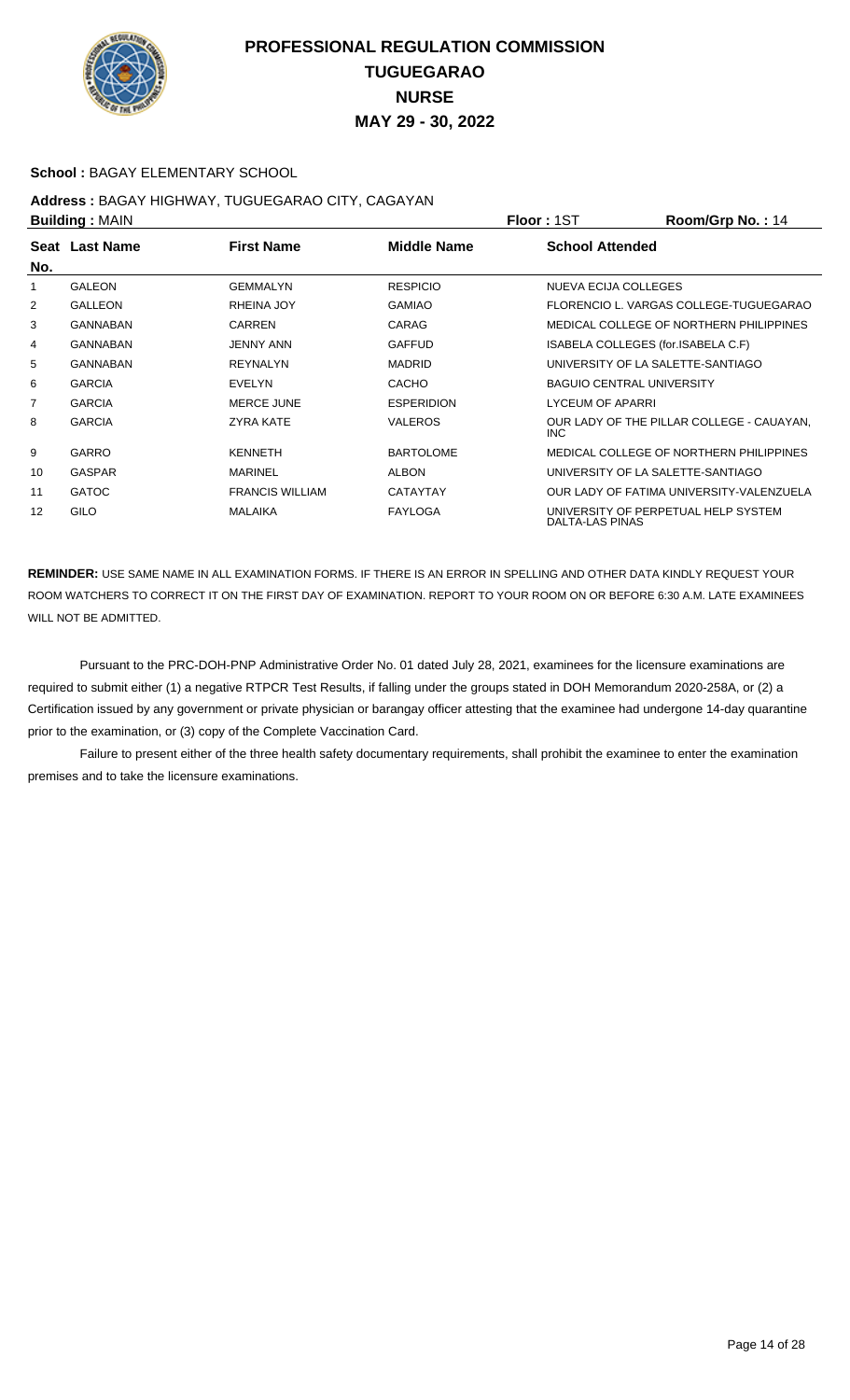

## **School :** TUGUEGARAO WEST CENTRAL SCHOOL

#### **Address :** BAGAY HIGHWAY, TUGUEGARAO CITY, CAGAYAN **Building :** MAIN **Floor :** 1ST **Room/Grp No. :** 1

| <b>Panania</b> , in the<br>. |                 |                      |                    |                                                             |  |
|------------------------------|-----------------|----------------------|--------------------|-------------------------------------------------------------|--|
| No.                          | Seat Last Name  | <b>First Name</b>    | <b>Middle Name</b> | <b>School Attended</b>                                      |  |
| 1                            | GO              | <b>JAMES PATRICK</b> | <b>HOMECILLO</b>   | PERPETUAL HELP COLLEGE OF MANILA                            |  |
| 2                            | <b>GOMEZ</b>    | <b>JAYTESS MAE</b>   | <b>AGUSTO</b>      | SAINT PAUL UNIVERSITY-TUGUEGARAO                            |  |
| 3                            | <b>GOMEZ</b>    | <b>MIKE ANTHONY</b>  | <b>CALIMAG</b>     | SAINT PAUL UNIVERSITY-TUGUEGARAO                            |  |
| 4                            | <b>GONAYON</b>  | <b>JONEVA</b>        | <b>BATOY</b>       | PLT COLLEGE. INC                                            |  |
| 5                            | <b>GROSPE</b>   | <b>GERALDINE</b>     | <b>BARTIDO</b>     | NORTHEASTERN COLLEGE                                        |  |
| 6                            | <b>GUYA</b>     | <b>CRYSTAL</b>       | <b>PASCUAL</b>     | PERPETUAL HELP COLLEGE OF MANILA                            |  |
| $\overline{7}$               | <b>HIPOL</b>    | <b>KHRISNA CHERI</b> | PACLEBARE          | FLORENCIO L. VARGAS COLLEGE-TUGUEGARAO                      |  |
| 8                            | <b>HIPOL</b>    | <b>PRECIOUS</b>      | MANANGAN           | PHILIPPINE COLLEGE OF HEALTH & SCIENCES                     |  |
| 9                            | <b>HIPOLITO</b> | <b>JACKIE PEARL</b>  | <b>JULIAN</b>      | UNIVERSITY OF CAGAYAN VALLEY (for. CAGAYAN<br>COLL OF TUG.) |  |
| 10                           | <b>IMPELIDO</b> | <b>ROGIEMAR</b>      | <b>PATAC</b>       | UNIVERSITY OF LA SALETTE-SANTIAGO                           |  |
| 11                           | <b>IRINGAN</b>  | ANNA KATRINA         | PAGULAYAN          | FLORENCIO L. VARGAS COLLEGE-TUGUEGARAO                      |  |
| 12                           | <b>JULIAN</b>   | SHIELA MARIE         | <b>APOSTOL</b>     | NORTHEASTERN COLLEGE                                        |  |

**REMINDER:** USE SAME NAME IN ALL EXAMINATION FORMS. IF THERE IS AN ERROR IN SPELLING AND OTHER DATA KINDLY REQUEST YOUR ROOM WATCHERS TO CORRECT IT ON THE FIRST DAY OF EXAMINATION. REPORT TO YOUR ROOM ON OR BEFORE 6:30 A.M. LATE EXAMINEES WILL NOT BE ADMITTED.

 Pursuant to the PRC-DOH-PNP Administrative Order No. 01 dated July 28, 2021, examinees for the licensure examinations are required to submit either (1) a negative RTPCR Test Results, if falling under the groups stated in DOH Memorandum 2020-258A, or (2) a Certification issued by any government or private physician or barangay officer attesting that the examinee had undergone 14-day quarantine prior to the examination, or (3) copy of the Complete Vaccination Card.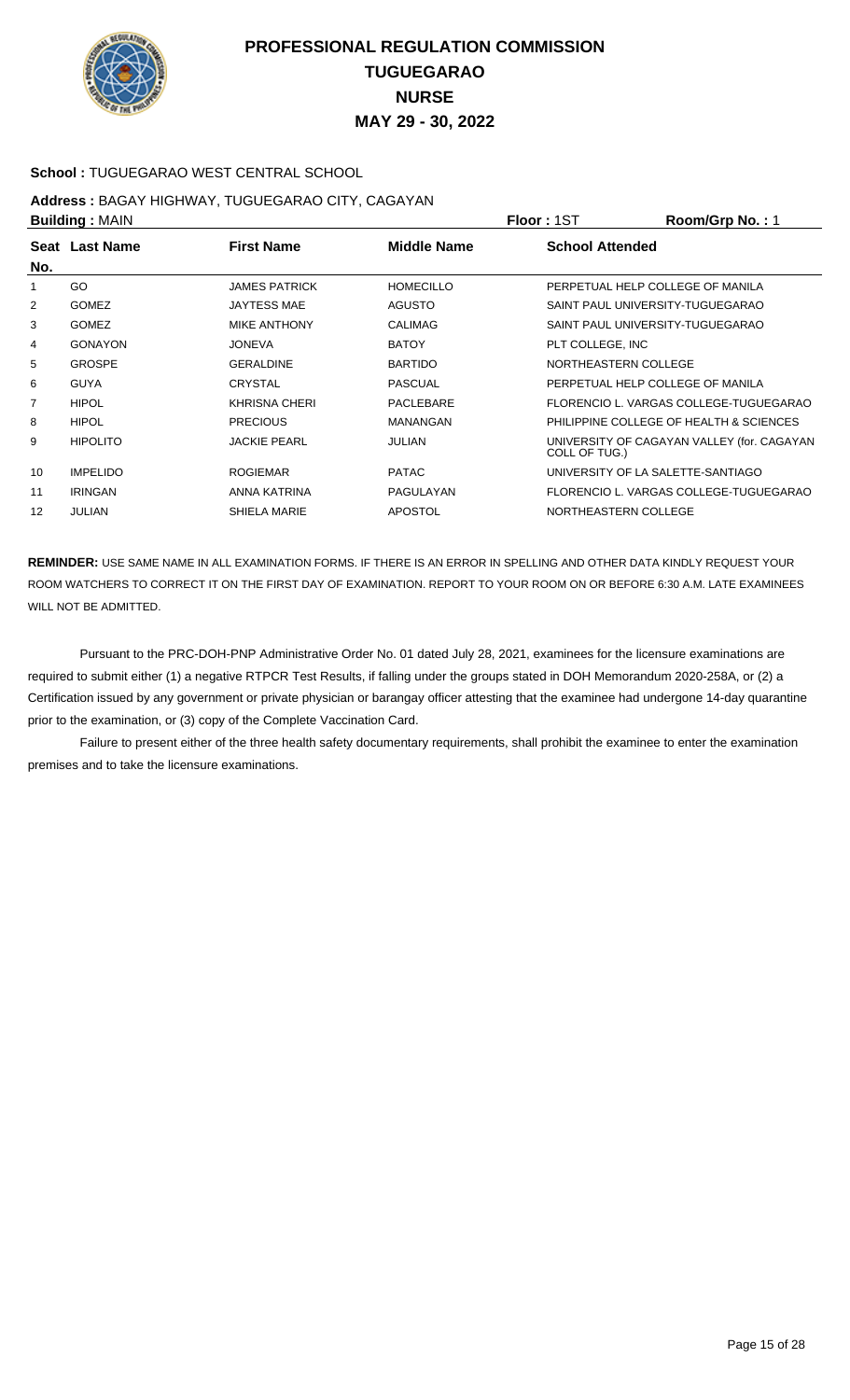

## **School :** TUGUEGARAO WEST CENTRAL SCHOOL

#### **Address :** BAGAY HIGHWAY, TUGUEGARAO CITY, CAGAYAN **Building :** MAIN **Floor :** 1ST **Room/Grp No. :** 2

|                | P              |                       |                     | 1 IUU 1 1 U 1                                               |
|----------------|----------------|-----------------------|---------------------|-------------------------------------------------------------|
| No.            | Seat Last Name | <b>First Name</b>     | <b>Middle Name</b>  | <b>School Attended</b>                                      |
| 1              | <b>JUSTO</b>   | <b>JOANA MARIE</b>    | APAGA               | PINES CITY COLLEGE (PCEC)                                   |
| 2              | <b>LACERNA</b> | <b>PAULA</b>          | <b>CABANOS</b>      | SAINT FERDINAND COLLEGE-ILAGAN                              |
| 3              | <b>LADAO</b>   | <b>JUDITH</b>         | AWIKA               | MOUNTAIN PROV. STATE POLYTECHNIC<br>COLLEGE-BONTOC          |
| 4              | LADERA         | <b>CHRIS ANTOINE</b>  | <b>DALOG</b>        | SAINT PAUL UNIVERSITY-TUGUEGARAO                            |
| 5              | LADIA          | AVELI YMERR FE        | <b>DELROSARIO</b>   | NORTHEASTERN COLLEGE                                        |
| 6              | LADRINGAN      | <b>IRISH CRISTINE</b> | DE GUZMAN           | <b>SAINT MARY'S UNIVERSITY</b>                              |
| $\overline{7}$ | LAGASCA        | <b>LADY VANESSA</b>   | <b>DELOS SANTOS</b> | SAINT FERDINAND COLLEGE-ILAGAN                              |
| 8              | <b>LAGRIO</b>  | <b>LARRY JOE</b>      | <b>BALAYA</b>       | UNIVERSITY OF LA SALETTE-SANTIAGO                           |
| 9              | LAMER          | ABIGAIL               | <b>MALATE</b>       | <b>LYCEUM OF APARRI</b>                                     |
| 10             | LANG-AY        | <b>GRAIL</b>          | CALAO-IT            | <b>SAINT TONIS COLLEGE</b>                                  |
| 11             | LANGCAY        | <b>RACHELL</b>        | <b>MANGABANG</b>    | SIENA COLLEGE OF TAYTAY                                     |
| 12             | LASAM          | DARYL JOHN            | DE GUZMAN           | UNIVERSITY OF CAGAYAN VALLEY (for. CAGAYAN<br>COLL OF TUG.) |

**REMINDER:** USE SAME NAME IN ALL EXAMINATION FORMS. IF THERE IS AN ERROR IN SPELLING AND OTHER DATA KINDLY REQUEST YOUR ROOM WATCHERS TO CORRECT IT ON THE FIRST DAY OF EXAMINATION. REPORT TO YOUR ROOM ON OR BEFORE 6:30 A.M. LATE EXAMINEES WILL NOT BE ADMITTED.

 Pursuant to the PRC-DOH-PNP Administrative Order No. 01 dated July 28, 2021, examinees for the licensure examinations are required to submit either (1) a negative RTPCR Test Results, if falling under the groups stated in DOH Memorandum 2020-258A, or (2) a Certification issued by any government or private physician or barangay officer attesting that the examinee had undergone 14-day quarantine prior to the examination, or (3) copy of the Complete Vaccination Card.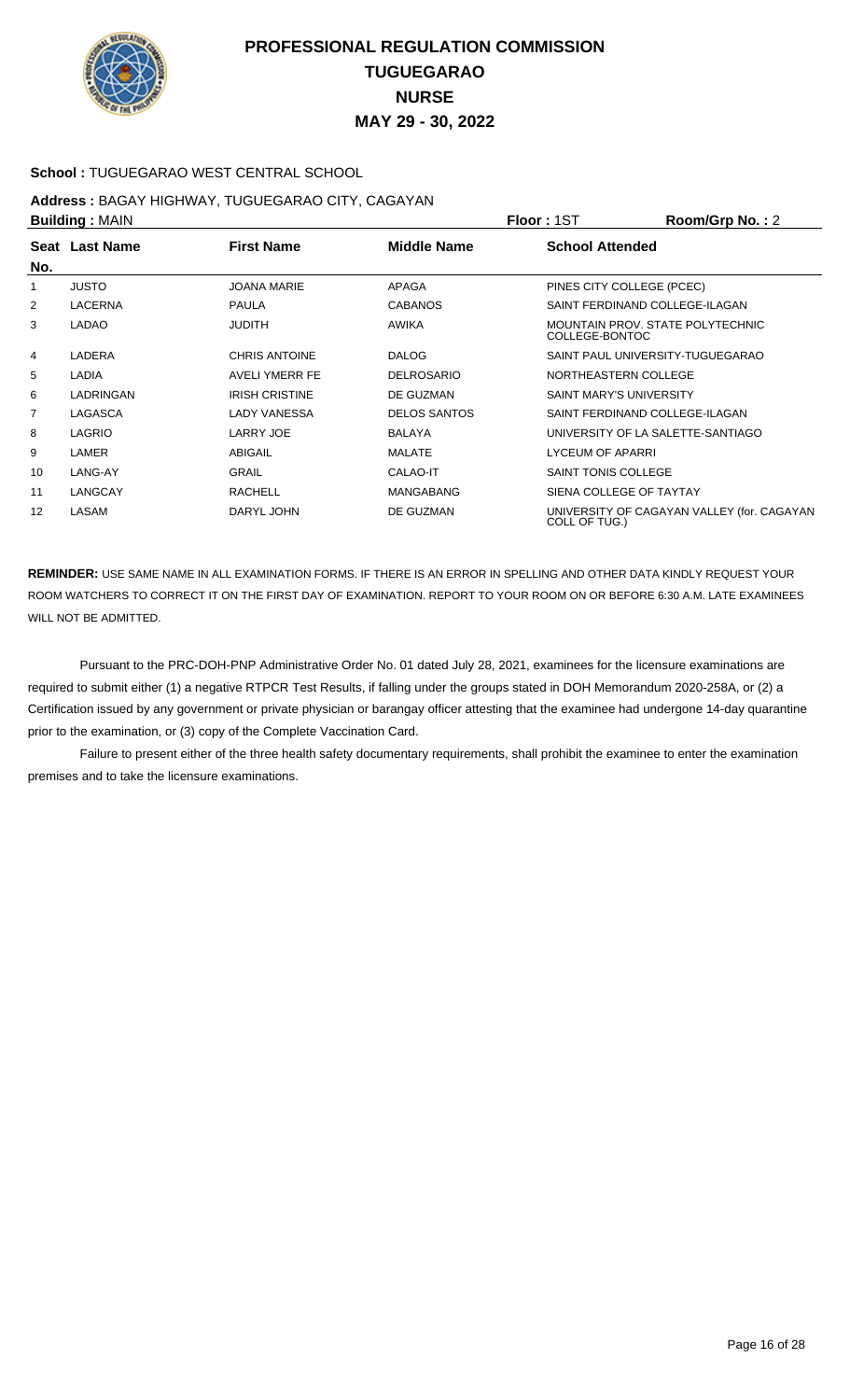

## **School :** TUGUEGARAO WEST CENTRAL SCHOOL

#### **Address :** BAGAY HIGHWAY, TUGUEGARAO CITY, CAGAYAN **Building :** MAIN **Floor :** 1ST **Room/Grp No. :** 3

| Seat Last Name | <b>First Name</b>  | <b>Middle Name</b> | <b>School Attended</b>                            |
|----------------|--------------------|--------------------|---------------------------------------------------|
| LASAM          | <b>GERALYN</b>     | <b>BAGUNU</b>      | OUR LADY OF THE PILLAR COLLEGE - CAUAYAN.<br>INC. |
| LAYA           | <b>JENELYN GAY</b> | <b>MARIANO</b>     | PLT COLLEGE, INC                                  |
| LAYUGAN        | <b>GLADILYN</b>    | <b>TUMOLVA</b>     | SAINT FERDINAND COLLEGE-ILAGAN                    |
| LEMI           | <b>NORGIELYN</b>   | <b>CRISTOBAL</b>   | MANILA CENTRAL UNIVERSITY-CALOOCAN CITY           |
| <b>LICAYU</b>  | <b>JOHANNAH</b>    | <b>APOSTOL</b>     | MEDICAL COLLEGE OF NORTHERN PHILIPPINES           |
| <b>LINGAN</b>  | <b>JOEGLADYS</b>   | CALLUENG           | OUR LADY OF FATIMA UNIVERSITY-VALENZUELA          |
| <b>LINTAO</b>  | NOWELLA JANE       | <b>RINGOR</b>      | ISABELA STATE UNIVERSITY-ILAGAN                   |
| <b>LOPEZ</b>   | MARY JOY           | <b>MAMURI</b>      | OUR LADY OF FATIMA UNIVERSITY-OC                  |
| <b>LOPEZ</b>   | VANESSA JOYCE      | <b>DOMINGO</b>     | UNIVERSITY OF PERPETUAL HELP-CAUAYAN CITY         |
| LUMABAN        | JANE               | ALVAREZ            | SAINT FERDINAND COLLEGE-ILAGAN                    |
| <b>LUMIBAO</b> | <b>ROVELYN</b>     | <b>IBANA</b>       | NORTHEASTERN COLLEGE                              |
| <b>LUMILAN</b> | <b>GELYN</b>       | <b>HANGAO</b>      | ISABELA STATE UNIVERSITY-ILAGAN                   |
|                |                    |                    |                                                   |

**REMINDER:** USE SAME NAME IN ALL EXAMINATION FORMS. IF THERE IS AN ERROR IN SPELLING AND OTHER DATA KINDLY REQUEST YOUR ROOM WATCHERS TO CORRECT IT ON THE FIRST DAY OF EXAMINATION. REPORT TO YOUR ROOM ON OR BEFORE 6:30 A.M. LATE EXAMINEES WILL NOT BE ADMITTED.

 Pursuant to the PRC-DOH-PNP Administrative Order No. 01 dated July 28, 2021, examinees for the licensure examinations are required to submit either (1) a negative RTPCR Test Results, if falling under the groups stated in DOH Memorandum 2020-258A, or (2) a Certification issued by any government or private physician or barangay officer attesting that the examinee had undergone 14-day quarantine prior to the examination, or (3) copy of the Complete Vaccination Card.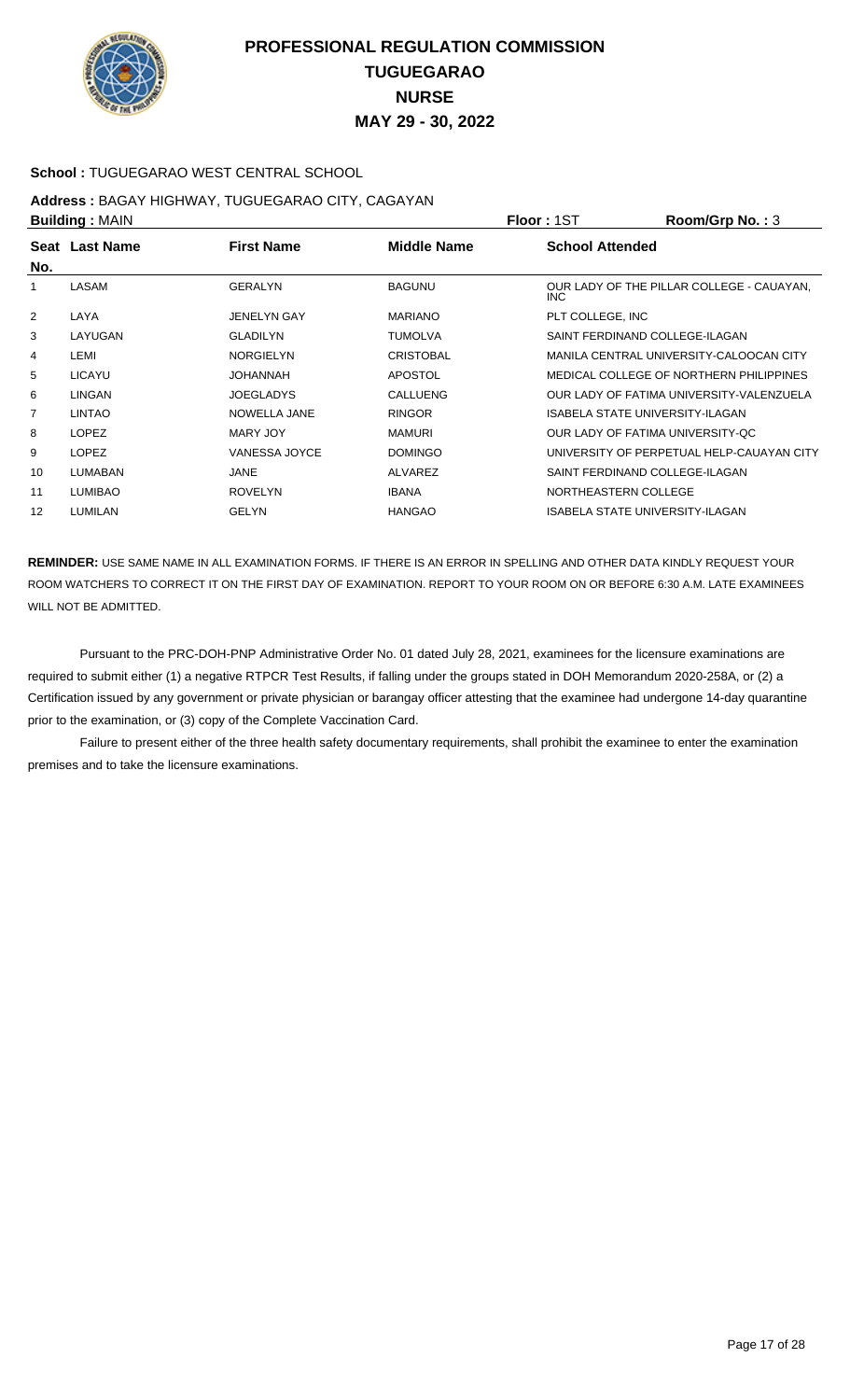

## **School :** TUGUEGARAO WEST CENTRAL SCHOOL

#### **Address :** BAGAY HIGHWAY, TUGUEGARAO CITY, CAGAYAN **Building :** MAIN **Floor :** 1ST **Room/Grp No. :** 4

| рананга гилипт |                   |                       | .                  |                                                             |  |
|----------------|-------------------|-----------------------|--------------------|-------------------------------------------------------------|--|
| No.            | Seat Last Name    | <b>First Name</b>     | <b>Middle Name</b> | <b>School Attended</b>                                      |  |
| 1              | <b>MACABABBAD</b> | <b>DAHNA</b>          | <b>MACANANG</b>    | LYCEUM OF APARRI                                            |  |
| 2              | <b>MACARUBBO</b>  | <b>JOY</b>            | <b>MADALURA</b>    | UNIVERSITY OF LA SALETTE-SANTIAGO                           |  |
| 3              | <b>MADIO</b>      | <b>PETRONILA</b>      | <b>LUGAO</b>       | NATIONAL UNIVERSITY-BAGUIO CITY                             |  |
| 4              | <b>MAGTOTO</b>    | LORELAIZA             | AGANA              | CAPITOL MEDICAL CENTER COLLEGES                             |  |
| 5              | MALAGGAY          | <b>VANESSA</b>        | <b>BUCALEN</b>     | PINES CITY COLLEGE (PCEC)                                   |  |
| 6              | <b>MALAMUG</b>    | <b>JOMEL</b>          | <b>BAUAT</b>       | FLORENCIO L. VARGAS COLLEGE-TUGUEGARAO                      |  |
| 7              | <b>MALENAB</b>    | <b>JESSA</b>          | TELAN              | ISABELA STATE UNIVERSITY-ILAGAN                             |  |
| 8              | MALLARI           | <b>SUZANETTE</b>      | <b>CALDITO</b>     | ALDERSGATE COLLEGE                                          |  |
| 9              | <b>MALLILLIN</b>  | <b>MARRIE GRACE</b>   | <b>CUARTERON</b>   | UNIVERSITY OF CAGAYAN VALLEY (for. CAGAYAN<br>COLL OF TUG.) |  |
| 10             | MALTA             | <b>MARIA CRISTITA</b> | <b>CARONAN</b>     | COLUMBAN COLLEGE-OLONGAPO CITY                              |  |
| 11             | <b>MANADAO</b>    | <b>KAREN</b>          | <b>NGAYAAN</b>     | AMA COMPUTER COLLEGE-BAGUIO CITY                            |  |
| 12             | <b>MANALO</b>     | ETHYL JANE            | <b>MANANGO</b>     | UNIVERSITY OF LA SALETTE-SANTIAGO                           |  |

**REMINDER:** USE SAME NAME IN ALL EXAMINATION FORMS. IF THERE IS AN ERROR IN SPELLING AND OTHER DATA KINDLY REQUEST YOUR ROOM WATCHERS TO CORRECT IT ON THE FIRST DAY OF EXAMINATION. REPORT TO YOUR ROOM ON OR BEFORE 6:30 A.M. LATE EXAMINEES WILL NOT BE ADMITTED.

 Pursuant to the PRC-DOH-PNP Administrative Order No. 01 dated July 28, 2021, examinees for the licensure examinations are required to submit either (1) a negative RTPCR Test Results, if falling under the groups stated in DOH Memorandum 2020-258A, or (2) a Certification issued by any government or private physician or barangay officer attesting that the examinee had undergone 14-day quarantine prior to the examination, or (3) copy of the Complete Vaccination Card.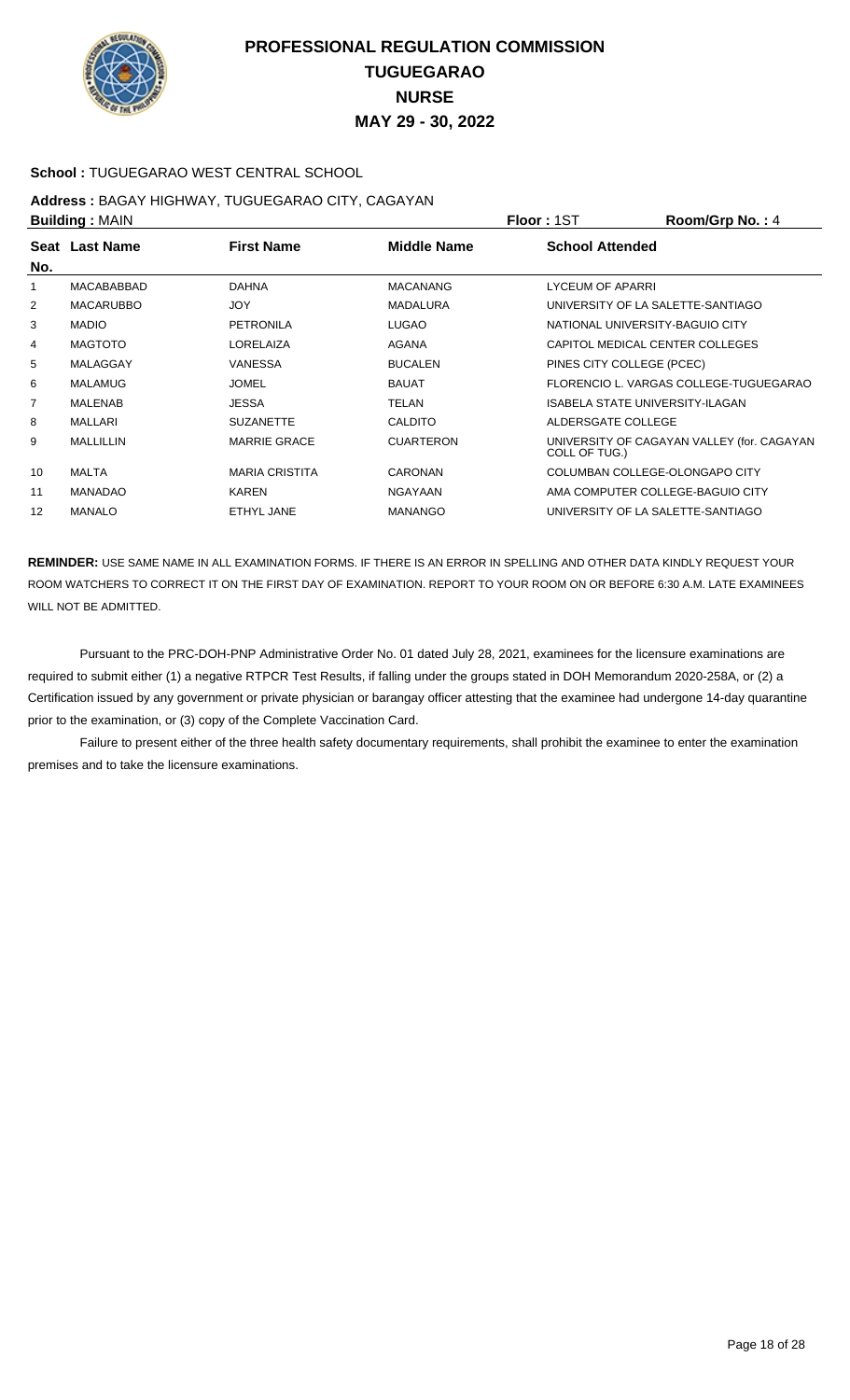

## **School :** TUGUEGARAO WEST CENTRAL SCHOOL

# **Address :** BAGAY HIGHWAY, TUGUEGARAO CITY, CAGAYAN

| <b>Building: MAIN</b> |                  |                     |                    | <b>Floor: 1ST</b>                | Room/Grp No.: 5                           |
|-----------------------|------------------|---------------------|--------------------|----------------------------------|-------------------------------------------|
|                       | Seat Last Name   | <b>First Name</b>   | <b>Middle Name</b> | <b>School Attended</b>           |                                           |
| No.                   |                  |                     |                    |                                  |                                           |
| 1                     | MANEJA           | LIEZEL              | <b>YUSON</b>       |                                  | UNIVERSITY OF PERPETUAL HELP-CAUAYAN CITY |
| 2                     | <b>MANGULIAN</b> | <b>DAN MICHAEL</b>  | <b>DOSNGAYON</b>   |                                  | UNIVERSITY OF PERPETUAL HELP-CAUAYAN CITY |
| 3                     | <b>MANUEL</b>    | <b>ARKEY</b>        | <b>QUIMING</b>     | DOCTORS COLL)                    | MANILA TYTANA COLLEGES, INC (for. MANILA  |
| 4                     | <b>MANZANO</b>   | <b>KATRINE</b>      | <b>JADSAC</b>      | PINES CITY COLLEGE (PCEC)        |                                           |
| 5                     | <b>MARAMAG</b>   | <b>ZYRA MARIE</b>   | <b>MIRANDA</b>     |                                  | SAINT FERDINAND COLLEGE-ILAGAN            |
| 6                     | <b>MARCELO</b>   | <b>VANESSA JOY</b>  | <b>DUPA</b>        |                                  | ARELLANO UNIVERSITY-MANILA                |
| 7                     | <b>MARCOS</b>    | ETHEL JANE          | <b>PASION</b>      |                                  | DE OCAMPO MEMORIAL COLLEGE                |
| 8                     | <b>MARCOS</b>    | <b>SARAH MAE</b>    | <b>PORNIAS</b>     |                                  | ISABELA STATE UNIVERSITY-ILAGAN           |
| 9                     | <b>MARIANO</b>   | <b>MARITES</b>      | <b>IÑIGO</b>       |                                  | UNIVERSITY OF PERPETUAL HELP-CAUAYAN CITY |
| 10                    | <b>MATIAS</b>    | <b>MARIELLE JOY</b> | <b>TACCAD</b>      |                                  | UNIVERSITY OF LA SALETTE-SANTIAGO         |
| 11                    | <b>MATIAS</b>    | <b>MARYJUNE</b>     | <b>ERRO</b>        |                                  | OUR LADY OF FATIMA UNIVERSITY-VALENZUELA  |
| 12                    | <b>MAXIMO</b>    | <b>MICHELLE</b>     | MAYMAYA            | <b>BAGUIO CENTRAL UNIVERSITY</b> |                                           |

**REMINDER:** USE SAME NAME IN ALL EXAMINATION FORMS. IF THERE IS AN ERROR IN SPELLING AND OTHER DATA KINDLY REQUEST YOUR ROOM WATCHERS TO CORRECT IT ON THE FIRST DAY OF EXAMINATION. REPORT TO YOUR ROOM ON OR BEFORE 6:30 A.M. LATE EXAMINEES WILL NOT BE ADMITTED.

 Pursuant to the PRC-DOH-PNP Administrative Order No. 01 dated July 28, 2021, examinees for the licensure examinations are required to submit either (1) a negative RTPCR Test Results, if falling under the groups stated in DOH Memorandum 2020-258A, or (2) a Certification issued by any government or private physician or barangay officer attesting that the examinee had undergone 14-day quarantine prior to the examination, or (3) copy of the Complete Vaccination Card.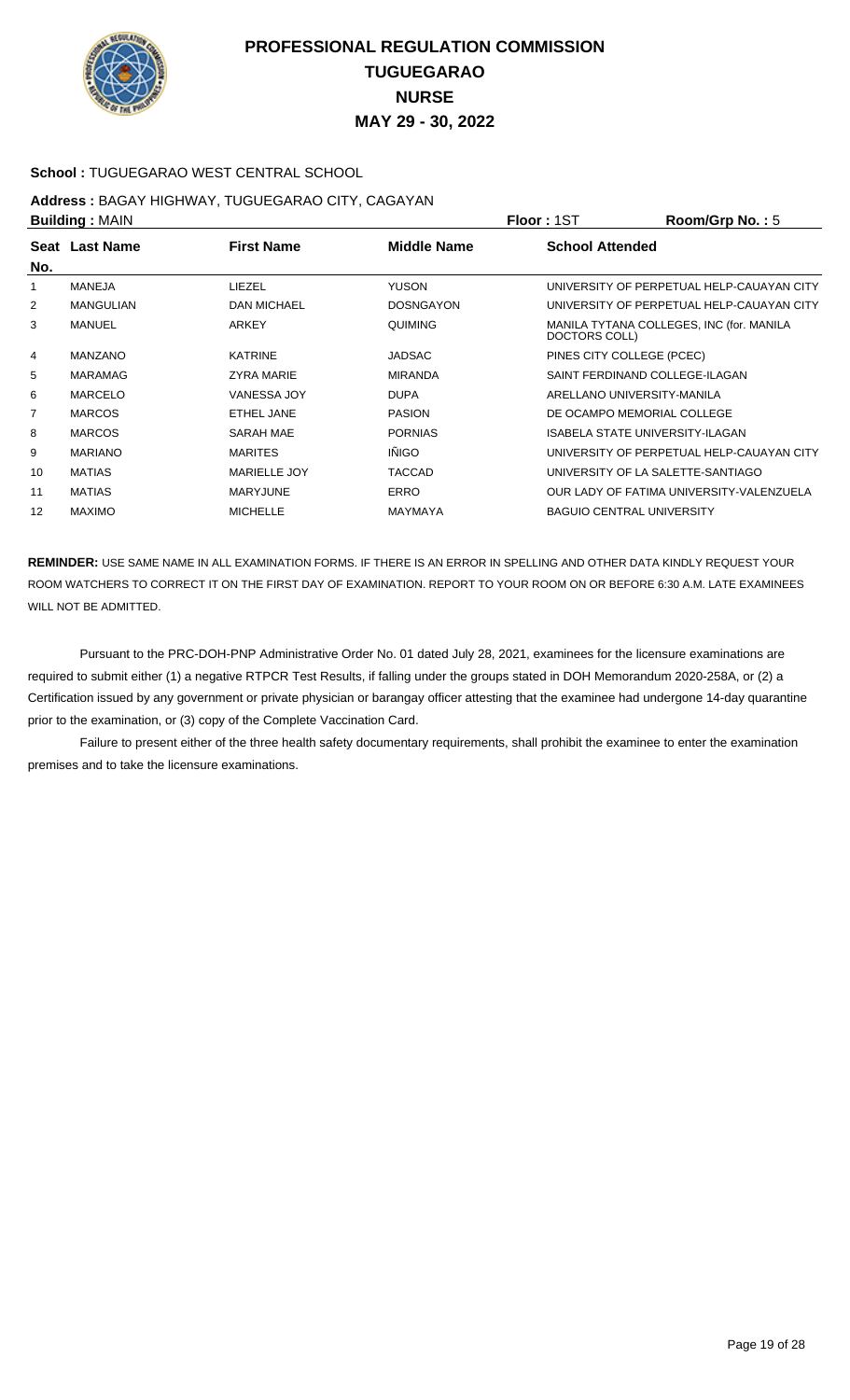

## **School :** TUGUEGARAO WEST CENTRAL SCHOOL

#### **Address :** BAGAY HIGHWAY, TUGUEGARAO CITY, CAGAYAN **Building :** MAIN **Floor :** 1ST **Room/Grp No. :** 6

|                | <b>Panania</b> , IVII WI |                      |                    | .                                                     |
|----------------|--------------------------|----------------------|--------------------|-------------------------------------------------------|
| No.            | Seat Last Name           | <b>First Name</b>    | <b>Middle Name</b> | <b>School Attended</b>                                |
| 1              | <b>MEDRANO</b>           | SHARLENE TRACY       | <b>TUMARU</b>      | <b>LYCEUM OF APARRI</b>                               |
| 2              | <b>MONTEALEGRE</b>       | <b>ROTESSA</b>       | <b>ALBA</b>        | OUR LADY OF FATIMA UNIVERSITY-ANTIPOLO<br><b>CITY</b> |
| 3              | <b>MONTEREAL</b>         | HERNALYN             | <b>GUMARU</b>      | UNIVERSITY OF LA SALETTE-SANTIAGO                     |
| 4              | <b>MORALES</b>           | <b>RUBY</b>          | <b>RAMIREZ</b>     | SAINT FERDINAND COLLEGE-ILAGAN                        |
| 5              | <b>MUNIO</b>             | <b>KATRINA</b>       | <b>RUIZ</b>        | SAINT FERDINAND COLLEGE-ILAGAN                        |
| 6              | <b>NATANGCOP</b>         | <b>WREILYNE NETH</b> | CATRAL             | UNIVERSITY OF LA SALETTE-SANTIAGO                     |
| $\overline{7}$ | <b>NISPEROS</b>          | PONCIANO JR          | DE LA CRUZ         | LORMA COLLEGE                                         |
| 8              | <b>NOBLE</b>             | <b>MITERGON</b>      | <b>DOMINGO</b>     | SOUTHEAST ASIAN COLLEGE (UDMC)                        |
| 9              | <b>ONZA</b>              | <b>REGINO JOHN</b>   | <b>ALONZO</b>      | SOUTHEAST ASIAN COLLEGE (UDMC)                        |
| 10             | <b>ORATA</b>             | <b>CLAUDINE GAIL</b> | <b>BINOYA</b>      | <b>LYCEUM OF APARRI</b>                               |
| 11             | ORDILLO                  | NEURITY JOY          | <b>SILVESTRE</b>   | OUR LADY OF FATIMA UNIVERSITY-ANTIPOLO<br><b>CITY</b> |
| 12             | <b>ORTIZ</b>             | <b>HELEN GRACE</b>   | <b>DUMLAO</b>      | ALDERSGATE COLLEGE                                    |

**REMINDER:** USE SAME NAME IN ALL EXAMINATION FORMS. IF THERE IS AN ERROR IN SPELLING AND OTHER DATA KINDLY REQUEST YOUR ROOM WATCHERS TO CORRECT IT ON THE FIRST DAY OF EXAMINATION. REPORT TO YOUR ROOM ON OR BEFORE 6:30 A.M. LATE EXAMINEES WILL NOT BE ADMITTED.

 Pursuant to the PRC-DOH-PNP Administrative Order No. 01 dated July 28, 2021, examinees for the licensure examinations are required to submit either (1) a negative RTPCR Test Results, if falling under the groups stated in DOH Memorandum 2020-258A, or (2) a Certification issued by any government or private physician or barangay officer attesting that the examinee had undergone 14-day quarantine prior to the examination, or (3) copy of the Complete Vaccination Card.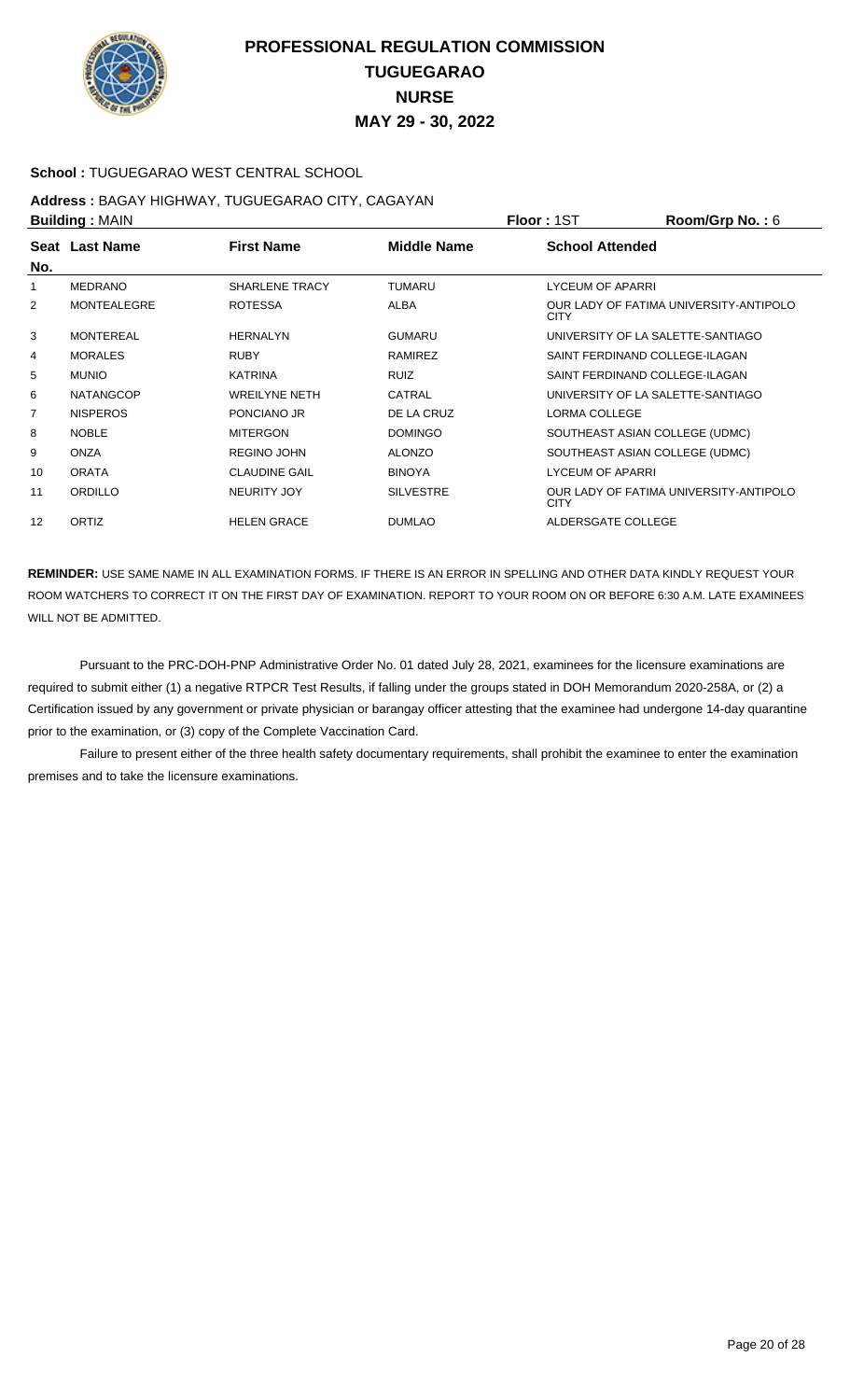

## **School :** TUGUEGARAO WEST CENTRAL SCHOOL

#### **Address :** BAGAY HIGHWAY, TUGUEGARAO CITY, CAGAYAN **Building :** MAIN **Floor :** 1ST **Room/Grp No. :** 7

|                | <b>DURING A MILITY</b> |                    |                 | .<br>יטיו קוטוויטטו                                      |
|----------------|------------------------|--------------------|-----------------|----------------------------------------------------------|
| No.            | Seat Last Name         | <b>First Name</b>  | Middle Name     | <b>School Attended</b>                                   |
| 1              | <b>OSIO</b>            | <b>LORELYN</b>     | <b>ORLANDA</b>  | PLT COLLEGE, INC                                         |
|                |                        |                    |                 |                                                          |
| 2              | <b>PABLO</b>           | <b>IRA WINOVA</b>  | <b>MARIANO</b>  | SAINT PAUL UNIVERSITY-TUGUEGARAO                         |
| 3              | <b>PADUA</b>           | <b>GERALDINE</b>   | <b>RIVERA</b>   | UNIVERSITY OF PERPETUAL HELP-CAUAYAN CITY                |
| 4              | PAGANDOMAN             | <b>RENALYN</b>     | <b>DAQUIOAG</b> | UNIVERSITY OF THE IMMACULATE CONCEPTION-<br><b>DAVAO</b> |
| 5              | PAGDILAO               | ARRIANNE VERONICA  | <b>EDO</b>      | UNIVERSITY OF LA SALETTE-SANTIAGO                        |
| 6              | <b>PALACAY</b>         | <b>JERBEL</b>      | CARGANILLA      | PLT COLLEGE, INC                                         |
| $\overline{7}$ | PALIWANAN              | <b>CHARMAIGNE</b>  | <b>BOLANDO</b>  | CAGAYAN STATE UNIVERSITY-GONZAGA                         |
| 8              | <b>PASAMONTE</b>       | <b>EDMARIE</b>     | <b>VELASCO</b>  | FLORENCIO L. VARGAS COLLEGE-TUGUEGARAO                   |
| 9              | <b>PASCUA</b>          | <b>ELIZA</b>       | <b>GURON</b>    | UNIVERSITY OF LA SALETTE-SANTIAGO                        |
| 10             | <b>PASCUA</b>          | <b>GERALDINE</b>   | <b>MANZANO</b>  | UNIVERSITY OF BAGUIO                                     |
| 11             | <b>PASCUA</b>          | <b>JAYSON</b>      | <b>VELASCO</b>  | SOUTHEAST ASIAN COLLEGE (UDMC)                           |
| 12             | <b>PASCUA</b>          | <b>JENRED CALE</b> | <b>ESPAÑOL</b>  | ISABELA STATE UNIVERSITY-ILAGAN                          |
|                |                        |                    |                 |                                                          |

**REMINDER:** USE SAME NAME IN ALL EXAMINATION FORMS. IF THERE IS AN ERROR IN SPELLING AND OTHER DATA KINDLY REQUEST YOUR ROOM WATCHERS TO CORRECT IT ON THE FIRST DAY OF EXAMINATION. REPORT TO YOUR ROOM ON OR BEFORE 6:30 A.M. LATE EXAMINEES WILL NOT BE ADMITTED.

 Pursuant to the PRC-DOH-PNP Administrative Order No. 01 dated July 28, 2021, examinees for the licensure examinations are required to submit either (1) a negative RTPCR Test Results, if falling under the groups stated in DOH Memorandum 2020-258A, or (2) a Certification issued by any government or private physician or barangay officer attesting that the examinee had undergone 14-day quarantine prior to the examination, or (3) copy of the Complete Vaccination Card.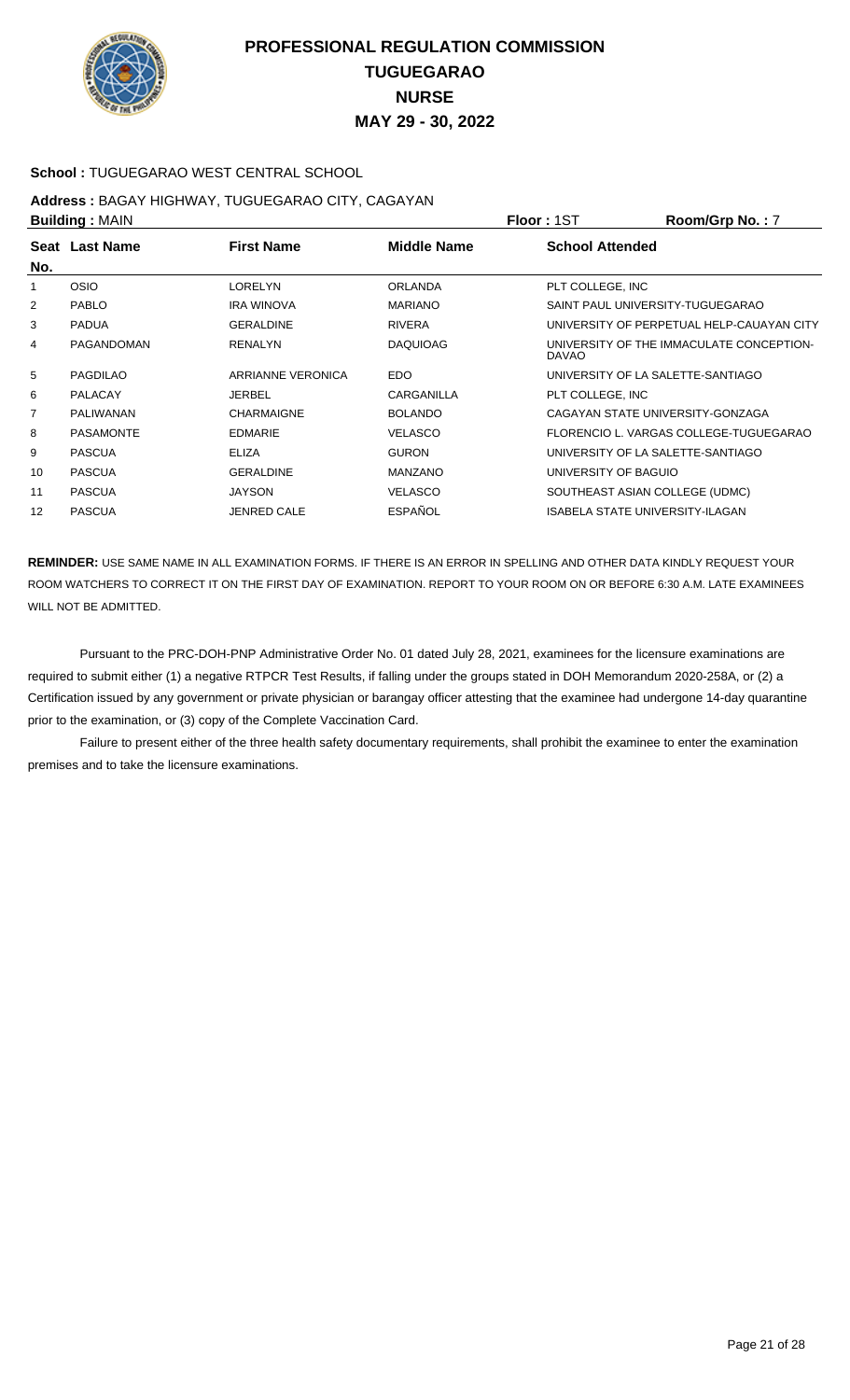

## **School :** TUGUEGARAO WEST CENTRAL SCHOOL

#### **Address :** BAGAY HIGHWAY, TUGUEGARAO CITY, CAGAYAN **Building :** MAIN **Floor :** 1ST **Room/Grp No. :** 8

|                | <b>DUILUILLY</b> ULAIN<br>1 IUU 1 1 U 1 |                         | 11001111011110110011011 |                            |                                           |
|----------------|-----------------------------------------|-------------------------|-------------------------|----------------------------|-------------------------------------------|
| No.            | Seat Last Name                          | <b>First Name</b>       | Middle Name             | <b>School Attended</b>     |                                           |
| 1              | <b>PASCUA</b>                           | <b>PRECIOUS MARIVIE</b> | <b>MEDINA</b>           |                            | UNIVERSITY OF LA SALETTE-SANTIAGO         |
| 2              | <b>PASCUAL</b>                          | CAREN                   | <b>BAOIT</b>            | LYCEUM OF APARRI           |                                           |
| 3              | <b>PASCUAL</b>                          | <b>ELEMAR</b>           | <b>CUBALES</b>          |                            | UNIVERSITY OF LA SALETTE-SANTIAGO         |
| 4              | <b>PASCUAL</b>                          | <b>FAIZHAL</b>          | <b>BAQUIRAN</b>         |                            | URDANETA CITY UNIVERSITY (CCU)            |
| 5              | <b>PASCUAL</b>                          | <b>KATHRINE MAY</b>     | <b>SAMANTE</b>          |                            | UNIVERSITY OF LA SALETTE-SANTIAGO         |
| 6              | <b>PATANG</b>                           | <b>MISHELL</b>          | <b>BAYDAN</b>           |                            | NORTHERN CHRISTIAN COLLEGE                |
| $\overline{7}$ | <b>PATIAG</b>                           | <b>MERLINDA</b>         | <b>GALUPO</b>           |                            | UNIVERSITY OF PERPETUAL HELP-CAUAYAN CITY |
| 8              | <b>PECSON</b>                           | <b>VICIEL MAE</b>       | <b>SAGUN</b>            |                            | ISABELA STATE UNIVERSITY-ECHAGUE          |
| 9              | <b>PEDROSO</b>                          | <b>LISA BRIGIDA</b>     | CONIN-E                 | <b>SAINT TONIS COLLEGE</b> |                                           |
| 10             | PEÑA                                    | LIEZEL                  | <b>MORILLO</b>          | LYCEUM OF APARRI           |                                           |
| 11             | <b>PENG</b>                             | QUEENCY JANE            | <b>CATEMBONG</b>        |                            | UNIVERSITY OF PERPETUAL HELP-CAUAYAN CITY |
| 12             | PEREIRA                                 | JAMMLIE                 | <b>LUYUN</b>            | <b>TECHNOLOGY</b>          | MARY THE QUEEN COLLEGE OF SCIENCE &       |

**REMINDER:** USE SAME NAME IN ALL EXAMINATION FORMS. IF THERE IS AN ERROR IN SPELLING AND OTHER DATA KINDLY REQUEST YOUR ROOM WATCHERS TO CORRECT IT ON THE FIRST DAY OF EXAMINATION. REPORT TO YOUR ROOM ON OR BEFORE 6:30 A.M. LATE EXAMINEES WILL NOT BE ADMITTED.

 Pursuant to the PRC-DOH-PNP Administrative Order No. 01 dated July 28, 2021, examinees for the licensure examinations are required to submit either (1) a negative RTPCR Test Results, if falling under the groups stated in DOH Memorandum 2020-258A, or (2) a Certification issued by any government or private physician or barangay officer attesting that the examinee had undergone 14-day quarantine prior to the examination, or (3) copy of the Complete Vaccination Card.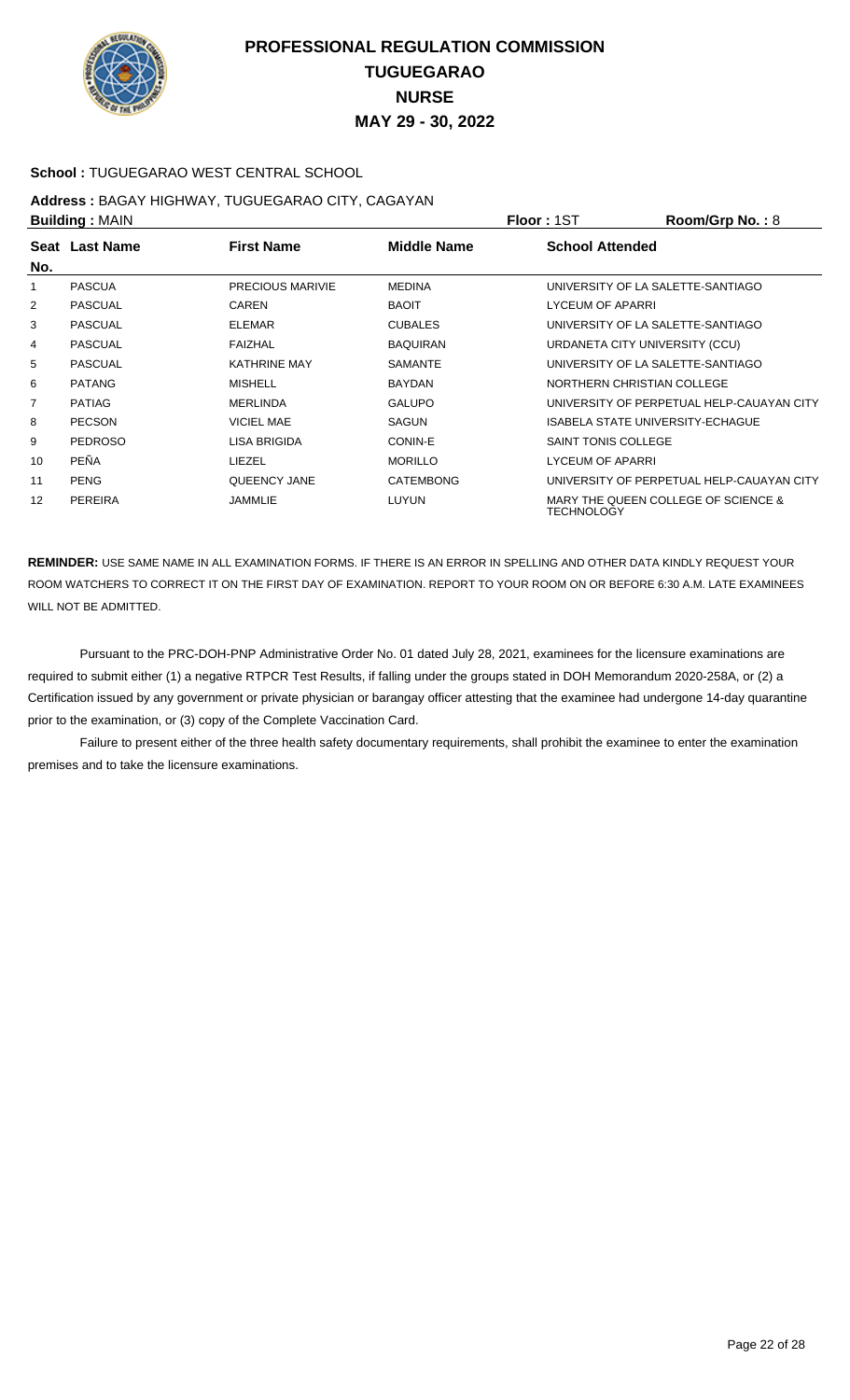

## **School :** TUGUEGARAO WEST CENTRAL SCHOOL

#### **Address :** BAGAY HIGHWAY, TUGUEGARAO CITY, CAGAYAN **Building :** MAIN **Floor :** 1ST **Room/Grp No. :** 9

|                | <b>DURUBY ANTILY</b> |                       |                    | .                      | 110011110111101110111                      |
|----------------|----------------------|-----------------------|--------------------|------------------------|--------------------------------------------|
|                | Seat Last Name       | <b>First Name</b>     | <b>Middle Name</b> | <b>School Attended</b> |                                            |
| No.            |                      |                       |                    |                        |                                            |
| 1              | <b>PICO</b>          | <b>RYAN JAY</b>       | <b>JAVIER</b>      |                        | ISABELA STATE UNIVERSITY-ILAGAN            |
| 2              | <b>PULIDO</b>        | ERICA DIANE           | <b>MENDOZA</b>     | ALDERSGATE COLLEGE     |                                            |
| 3              | PURUGGANAN           | <b>JANNILYN KARLA</b> | <b>PEREZ</b>       |                        | UNIVERSITY OF PERPETUAL HELP-CAUAYAN CITY  |
| 4              | <b>PUZON</b>         | <b>MYRNA</b>          | <b>CONSTANTINO</b> | NORTHEASTERN COLLEGE   |                                            |
| 5              | QUILANG              | <b>PRINCESS JOY</b>   | <b>TAMARAY</b>     | COLL OF TUG.)          | UNIVERSITY OF CAGAYAN VALLEY (for. CAGAYAN |
| 6              | QUILANG              | <b>SHERIMAY</b>       | ALEJANDRO          |                        | ISABELA STATE UNIVERSITY-ECHAGUE           |
| $\overline{7}$ | QUILOP               | <b>RYMA</b>           | <b>ABUAN</b>       |                        | MEDICAL COLLEGE OF NORTHERN PHILIPPINES    |
| 8              | <b>QUIMSON</b>       | <b>BLANCA MAUREEN</b> | <b>DAQUIOAG</b>    |                        | NATIONAL UNIVERSITY-BAGUIO CITY            |
| 9              | QUINTERO             | <b>REGGY JEROME</b>   | <b>SUNIO</b>       | PLT COLLEGE, INC       |                                            |
| 10             | <b>RAGASA</b>        | <b>JAMES</b>          | <b>MANAGUELOD</b>  |                        | ISABELA STATE UNIVERSITY-ECHAGUE           |
| 11             | <b>RAMEL</b>         | <b>VINZEN</b>         | <b>DELA CRUZ</b>   |                        | <b>ISABELA STATE UNIVERSITY-ILAGAN</b>     |
| 12             | RAMIREZ              | <b>PRINCESS</b>       | <b>EUGENIO</b>     | SANTOS S.N.)           | DE LOS SANTOS-STI COLLEGE, INC-(DELOS      |

**REMINDER:** USE SAME NAME IN ALL EXAMINATION FORMS. IF THERE IS AN ERROR IN SPELLING AND OTHER DATA KINDLY REQUEST YOUR ROOM WATCHERS TO CORRECT IT ON THE FIRST DAY OF EXAMINATION. REPORT TO YOUR ROOM ON OR BEFORE 6:30 A.M. LATE EXAMINEES WILL NOT BE ADMITTED.

 Pursuant to the PRC-DOH-PNP Administrative Order No. 01 dated July 28, 2021, examinees for the licensure examinations are required to submit either (1) a negative RTPCR Test Results, if falling under the groups stated in DOH Memorandum 2020-258A, or (2) a Certification issued by any government or private physician or barangay officer attesting that the examinee had undergone 14-day quarantine prior to the examination, or (3) copy of the Complete Vaccination Card.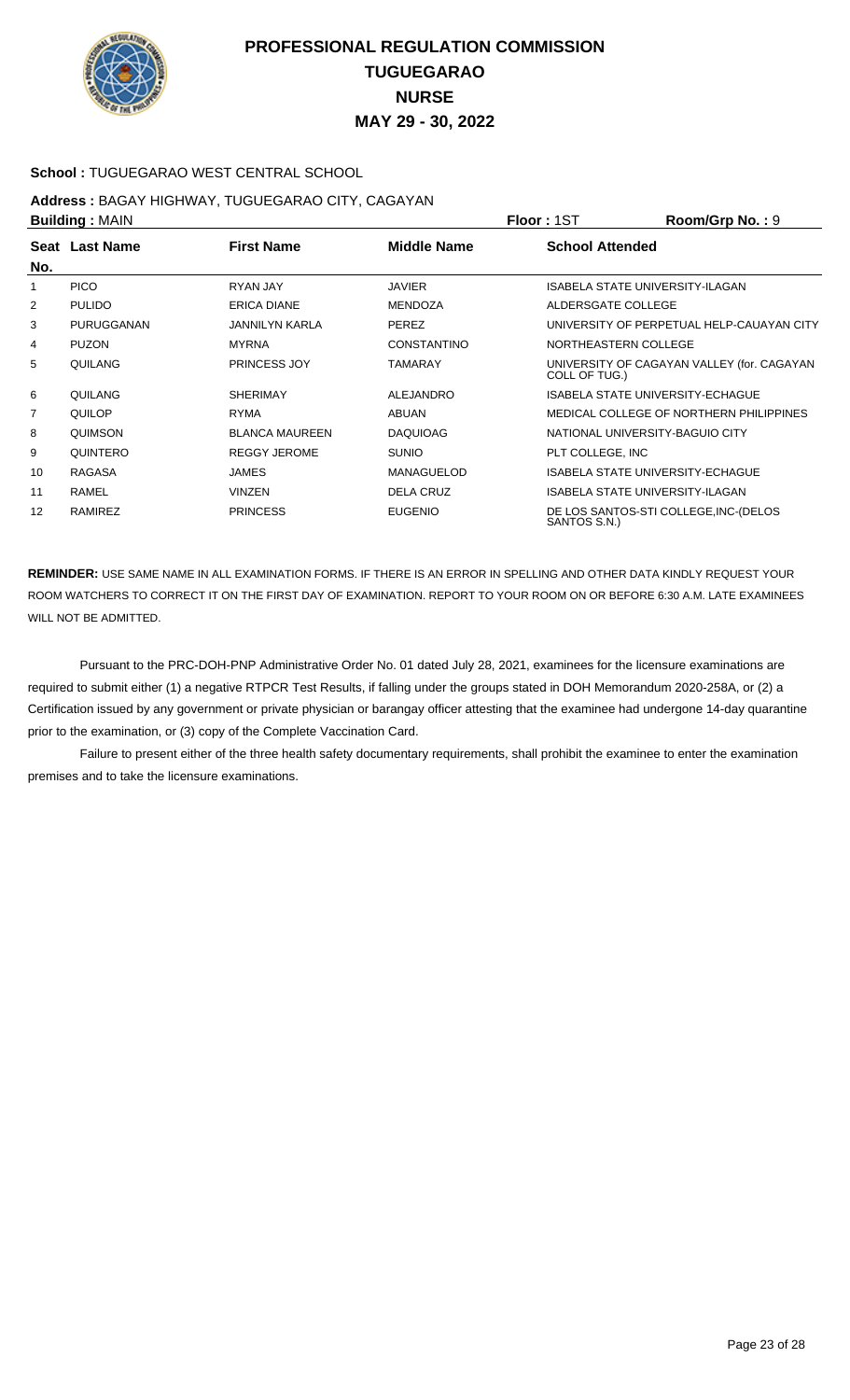

### **School :** TUGUEGARAO WEST CENTRAL SCHOOL

#### **Address :** BAGAY HIGHWAY, TUGUEGARAO CITY, CAGAYAN **Building :** MAIN **Floor :** 1ST **Room/Grp No. :** 10

| P   |                |                       | ו טיו. וטשו        |                                 |                                           |
|-----|----------------|-----------------------|--------------------|---------------------------------|-------------------------------------------|
| No. | Seat Last Name | <b>First Name</b>     | Middle Name        | <b>School Attended</b>          |                                           |
| 1   | <b>RAMOS</b>   | <b>BERNADETTE</b>     | ARREOLA            | INC.                            | OUR LADY OF THE PILLAR COLLEGE - CAUAYAN. |
| 2   | <b>RAMOS</b>   | <b>REGINA</b>         | <b>TOMAS</b>       |                                 | UNIVERSITY OF LA SALETTE-SANTIAGO         |
| 3   | <b>RETORIA</b> | <b>JOHN PAUL</b>      | <b>DAUZ</b>        | ISABELA STATE UNIVERSITY-ILAGAN |                                           |
| 4   | <b>REYES</b>   | <b>ALLAN</b>          | <b>BAUI</b>        | SANTOS S.N.)                    | DE LOS SANTOS-STI COLLEGE, INC-(DELOS     |
| 5   | <b>REYES</b>   | <b>LIZEL</b>          | <b>GUMARU</b>      |                                 | DR. CARLOS S. LANTING COLLEGE-O. C.       |
| 6   | <b>REYES</b>   | <b>RELYN</b>          | <b>DELA CRUZ</b>   |                                 | SOUTHEAST ASIAN COLLEGE (UDMC)            |
| 7   | <b>REYES</b>   | ROXANNE JOY           | AGRA               |                                 | MEDICAL COLLEGE OF NORTHERN PHILIPPINES   |
| 8   | <b>REYNON</b>  | <b>CHRISTIAN LORD</b> | <b>DANCEL</b>      | NORTHWESTERN UNIVERSITY         |                                           |
| 9   | <b>RILLON</b>  | <b>JAYPEE</b>         | <b>CONSTANTINO</b> | PIMSAT COLLEGES                 |                                           |
| 10  | <b>RIOS</b>    | <b>KATRINA</b>        | <b>ALTAMARINO</b>  |                                 | FLORENCIO L. VARGAS COLLEGE-TUGUEGARAO    |
| 11  | <b>RIVERA</b>  | LENY                  | GANELA             |                                 | PERPETUAL HELP COLLEGE OF MANILA          |
| 12  | <b>RIVERA</b>  | <b>VENUS</b>          | CASTILLO           |                                 | UNIVERSITY OF PERPETUAL HELP-CAUAYAN CITY |

**REMINDER:** USE SAME NAME IN ALL EXAMINATION FORMS. IF THERE IS AN ERROR IN SPELLING AND OTHER DATA KINDLY REQUEST YOUR ROOM WATCHERS TO CORRECT IT ON THE FIRST DAY OF EXAMINATION. REPORT TO YOUR ROOM ON OR BEFORE 6:30 A.M. LATE EXAMINEES WILL NOT BE ADMITTED.

 Pursuant to the PRC-DOH-PNP Administrative Order No. 01 dated July 28, 2021, examinees for the licensure examinations are required to submit either (1) a negative RTPCR Test Results, if falling under the groups stated in DOH Memorandum 2020-258A, or (2) a Certification issued by any government or private physician or barangay officer attesting that the examinee had undergone 14-day quarantine prior to the examination, or (3) copy of the Complete Vaccination Card.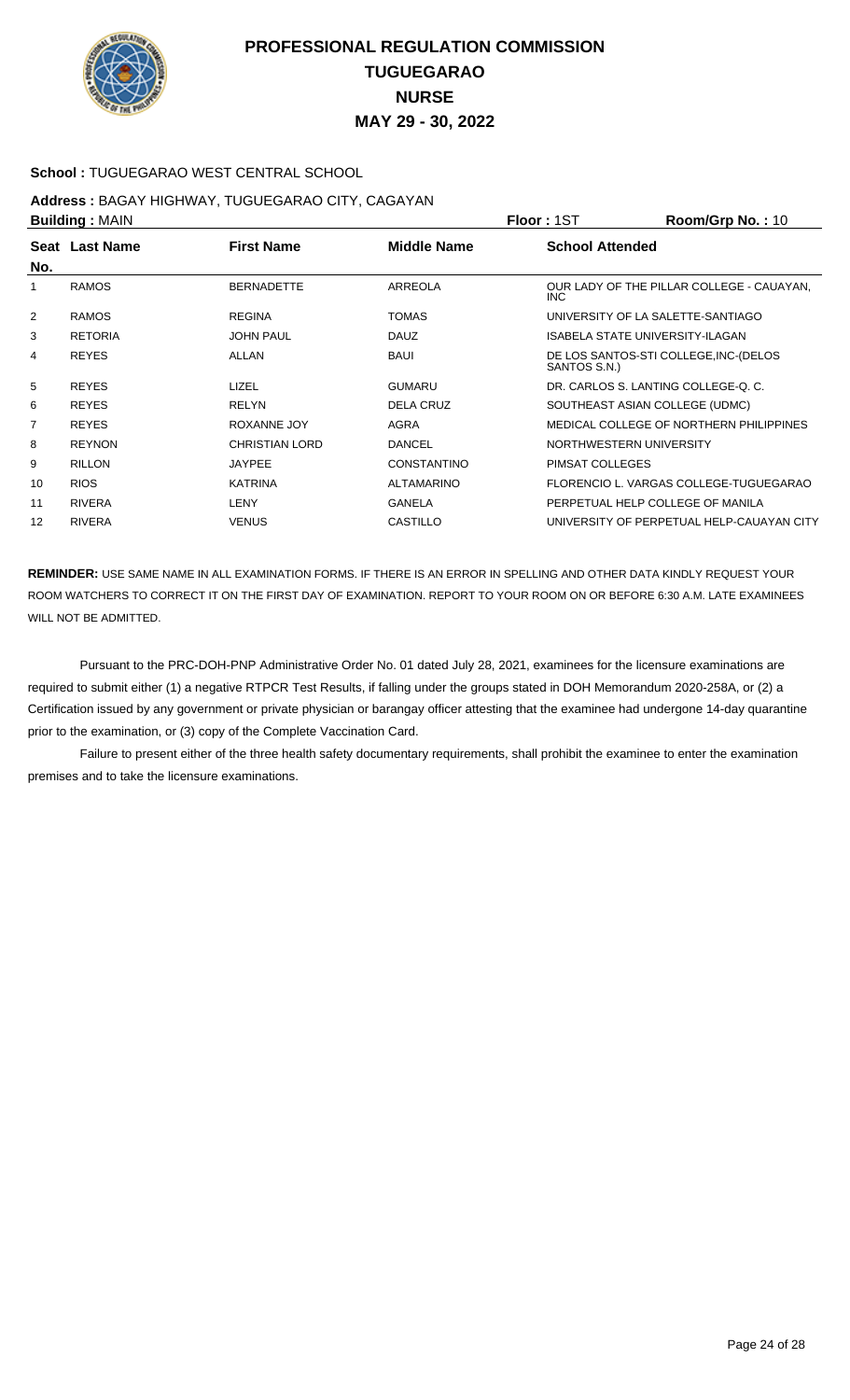

## **School :** TUGUEGARAO WEST CENTRAL SCHOOL

#### **Address :** BAGAY HIGHWAY, TUGUEGARAO CITY, CAGAYAN **Building :** MAIN **Floor :** 1ST **Room/Grp No. :** 11

|                | рининги тип шт  |                         |                   |                                                             |
|----------------|-----------------|-------------------------|-------------------|-------------------------------------------------------------|
| No.            | Seat Last Name  | <b>First Name</b>       | Middle Name       | <b>School Attended</b>                                      |
|                | <b>ROMERO</b>   | ROBERT ROSENBERG        | <b>ALEJO</b>      | OUR LADY OF FATIMA UNIVERSITY-VALENZUELA                    |
| 2              | <b>ROSETE</b>   | <b>MICHELYN</b>         | <b>CARONAN</b>    | PAMANTASAN NG LUNGSOD NG PASAY                              |
| 3              | <b>SAGUDING</b> | <b>HAYDEE CLAIRE</b>    | <b>SALINGBAY</b>  | PINES CITY COLLEGE (PCEC)                                   |
| 4              | SALMASAN        | <b>CATHERINE AURORA</b> | <b>BUMANGLAG</b>  | SOUTHEAST ASIAN COLLEGE (UDMC)                              |
| 5              | <b>SALVADOR</b> | EVANNEZA                | SALLAYA           | PLT COLLEGE. INC                                            |
| 6              | <b>SAMPACO</b>  | <b>WARDA</b>            | <b>MANGONDAYA</b> | JAMIATU MARAWI AL-ISLAMIA FOUNDATION                        |
| $\overline{7}$ | <b>SAMSON</b>   | <b>JOSE LUIS DANTE</b>  | <b>PAJARILLO</b>  | PERPETUAL HELP COLLEGE OF MANILA                            |
| 8              | SANGDAAN        | <b>DANIEKA</b>          | <b>BULSECO</b>    | SAINT TONIS COLLEGE                                         |
| 9              | <b>SANTIAGO</b> | <b>BIANCA ROSALIE</b>   | <b>ORDIOSO</b>    | UNIVERSITY OF CAGAYAN VALLEY (for. CAGAYAN<br>COLL OF TUG.) |
| 10             | <b>SANTIAGO</b> | <b>PREDISON</b>         | <b>DUMON</b>      | UNIVERSITY OF LA SALETTE-SANTIAGO                           |
| 11             | <b>SANTOS</b>   | <b>CHARLENE</b>         | <b>LIQUIGAN</b>   | UNIVERSITY OF PERPETUAL HELP-CAUAYAN CITY                   |
| 12             | <b>SERRANO</b>  | <b>JAMICA LEI</b>       | <b>TACAZON</b>    | LYCEUM OF APARRI                                            |
|                |                 |                         |                   |                                                             |

**REMINDER:** USE SAME NAME IN ALL EXAMINATION FORMS. IF THERE IS AN ERROR IN SPELLING AND OTHER DATA KINDLY REQUEST YOUR ROOM WATCHERS TO CORRECT IT ON THE FIRST DAY OF EXAMINATION. REPORT TO YOUR ROOM ON OR BEFORE 6:30 A.M. LATE EXAMINEES WILL NOT BE ADMITTED.

 Pursuant to the PRC-DOH-PNP Administrative Order No. 01 dated July 28, 2021, examinees for the licensure examinations are required to submit either (1) a negative RTPCR Test Results, if falling under the groups stated in DOH Memorandum 2020-258A, or (2) a Certification issued by any government or private physician or barangay officer attesting that the examinee had undergone 14-day quarantine prior to the examination, or (3) copy of the Complete Vaccination Card.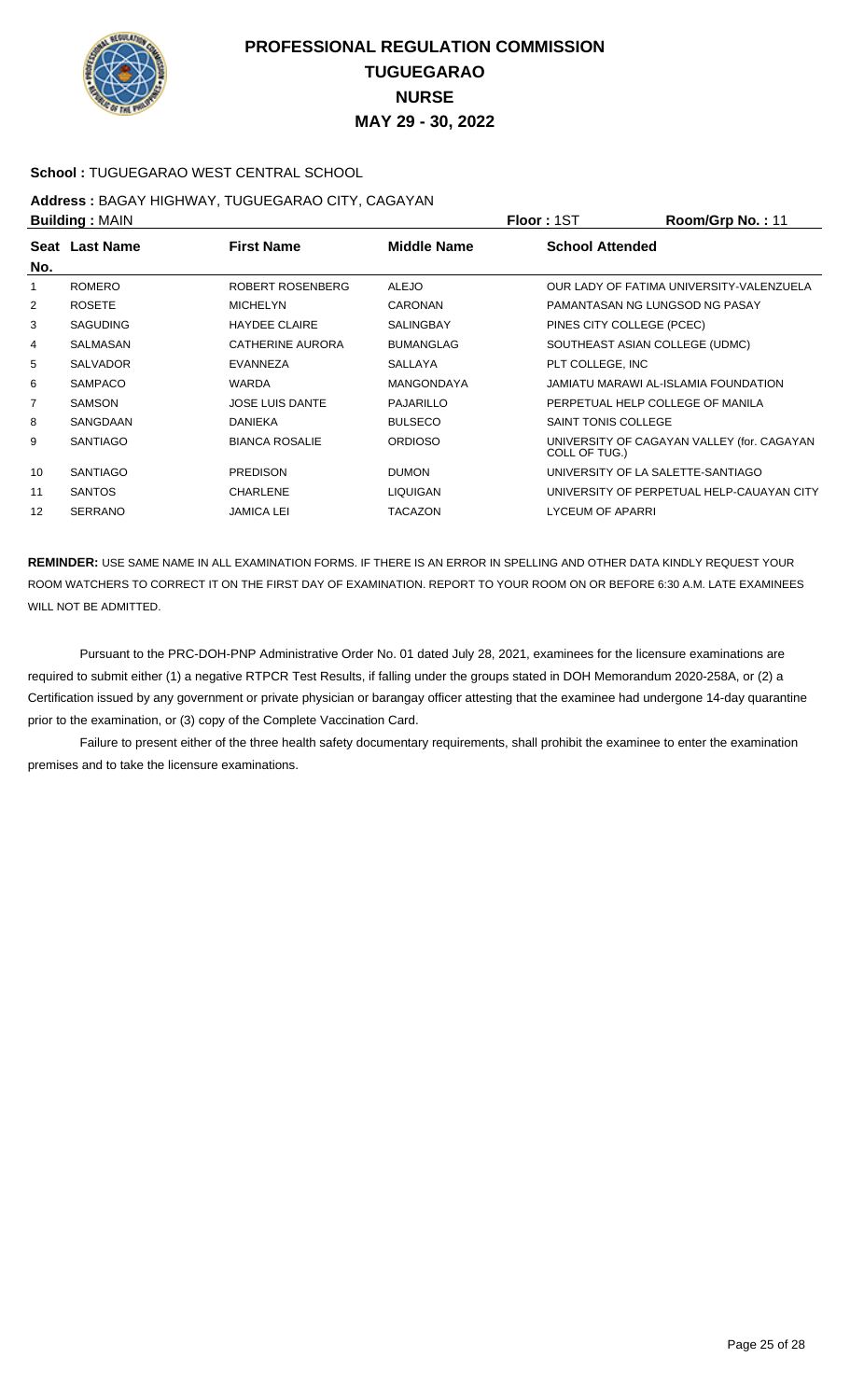

## **School :** TUGUEGARAO WEST CENTRAL SCHOOL

#### **Address :** BAGAY HIGHWAY, TUGUEGARAO CITY, CAGAYAN **Building :** MAIN **Floor :** 1ST **Room/Grp No. :** 12

|     | ранашу гилиг    |                     |                 | .                                                             |
|-----|-----------------|---------------------|-----------------|---------------------------------------------------------------|
| No. | Seat Last Name  | <b>First Name</b>   | Middle Name     | <b>School Attended</b>                                        |
| 1   | <b>SIBALON</b>  | <b>ERICA</b>        | <b>MENDOZA</b>  | UNIVERSITY OF LA SALETTE-SANTIAGO                             |
| 2   | <b>SINENSE</b>  | <b>LADY CONNIE</b>  | <b>GALLARDO</b> | LYCEUM OF APARRI                                              |
| 3   | <b>SIPLAC</b>   | <b>RENCIE</b>       | ABLANGAN        | F. L. VARGAS COLLEGE-ABULUG                                   |
| 4   | <b>SIRINGAN</b> | <b>JOHN CLARK</b>   | <b>NARAG</b>    | SAINT PAUL UNIVERSITY-TUGUEGARAO                              |
| 5   | TABANDA         | <b>GRACE</b>        | <b>GALUT</b>    | MEDICAL COLLEGE OF NORTHERN PHILIPPINES                       |
| 6   | <b>TAGAO</b>    | <b>JERWIN</b>       | <b>LAGAT</b>    | FLORENCIO L. VARGAS COLLEGE-TUGUEGARAO                        |
| 7   | TAGUBA          | <b>GRETCHEN</b>     | <b>MALAGA</b>   | FLORENCIO L. VARGAS COLLEGE-TUGUEGARAO                        |
| 8   | <b>TALANIA</b>  | <b>CHARIE ANNE</b>  | <b>SANTIAGO</b> | PINES CITY COLLEGE (PCEC)                                     |
| 9   | <b>TAMBOGON</b> | <b>DAISY</b>        | <b>BARIZA</b>   | OUR LADY OF THE PILLAR COLLEGE - CAUAYAN.<br>INC              |
| 10  | TANGO           | <b>DIOMEDES III</b> | <b>RUIZ</b>     | PLT COLLEGE, INC                                              |
| 11  | <b>TANGONAN</b> | <b>IVONY</b>        | <b>MARTINEZ</b> | PINES CITY COLLEGE (PCEC)                                     |
| 12  | <b>TAPANG</b>   | <b>MARIETA</b>      | TAGAO           | MARY CHILES COLLEGE (for.GEN. HOSP. SCH. OF<br>NRSNG. & MID.) |

**REMINDER:** USE SAME NAME IN ALL EXAMINATION FORMS. IF THERE IS AN ERROR IN SPELLING AND OTHER DATA KINDLY REQUEST YOUR ROOM WATCHERS TO CORRECT IT ON THE FIRST DAY OF EXAMINATION. REPORT TO YOUR ROOM ON OR BEFORE 6:30 A.M. LATE EXAMINEES WILL NOT BE ADMITTED.

 Pursuant to the PRC-DOH-PNP Administrative Order No. 01 dated July 28, 2021, examinees for the licensure examinations are required to submit either (1) a negative RTPCR Test Results, if falling under the groups stated in DOH Memorandum 2020-258A, or (2) a Certification issued by any government or private physician or barangay officer attesting that the examinee had undergone 14-day quarantine prior to the examination, or (3) copy of the Complete Vaccination Card.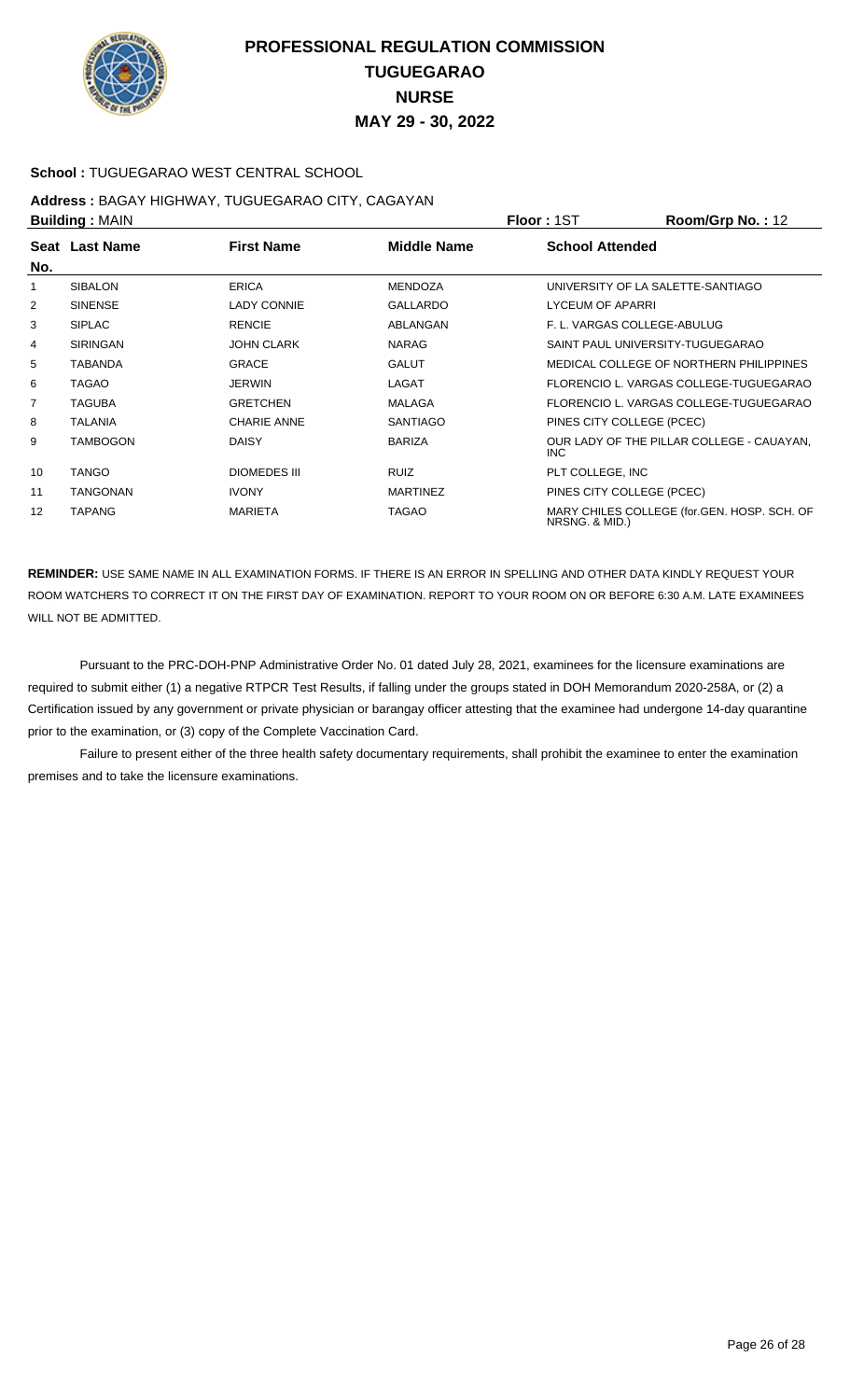

## **School :** TUGUEGARAO WEST CENTRAL SCHOOL

#### **Address :** BAGAY HIGHWAY, TUGUEGARAO CITY, CAGAYAN **Building :** MAIN **Floor :** 1ST **Room/Grp No. :** 13

|     | <b>Punding.</b> WATER |                      |                    | .<br>1100111101111011110111                                 |
|-----|-----------------------|----------------------|--------------------|-------------------------------------------------------------|
| No. | Seat Last Name        | <b>First Name</b>    | <b>Middle Name</b> | <b>School Attended</b>                                      |
| 1   | <b>TAWAGON</b>        | <b>STELLA</b>        | <b>OBAL</b>        | ROOSEVELT COLLEGE-CAINTA                                    |
| 2   | TAYAD                 | <b>REGINA</b>        | <b>BAYAUA</b>      | MEDICAL COLLEGE OF NORTHERN PHILIPPINES                     |
| 3   | <b>TENAY</b>          | <b>JUVELYN</b>       | <b>LUGO</b>        | NORTHERN LUZON ADVENTIST COLLEGE                            |
| 4   | <b>TONGNAWA</b>       | ANNIE CANDY CLAIRE   | <b>COSIDON</b>     | NATIONAL UNIVERSITY-BAGUIO CITY                             |
| 5   | <b>TORIDA</b>         | <b>SHERYL</b>        | <b>AGUADA</b>      | MEDICAL COLLEGE OF NORTHERN PHILIPPINES                     |
| 6   | <b>TRINIDAD</b>       | ROGELIO JR           | LAGASCA            | NORTHEASTERN COLLEGE                                        |
| 7   | TUMANENG              | TIMOTHY JAYSON       | <b>BAYABOS</b>     | SAINT FERDINAND COLLEGE-ILAGAN                              |
| 8   | <b>TUMOLVA</b>        | <b>KRIZZIA MARIE</b> | <b>PALCE</b>       | UNIVERSITY OF CAGAYAN VALLEY (for. CAGAYAN<br>COLL OF TUG.) |
| 9   | <b>TUMOLVA</b>        | MA.ODESSA            | LANGUIAN           | SAINT FERDINAND COLLEGE-ILAGAN                              |
| 10  | TURINGAN              | <b>JOSEFA RUFEL</b>  | CALAUAD            | UNIVERSITY OF LA SALETTE-SANTIAGO                           |
| 11  | <b>UBAY</b>           | <b>GLENALYN</b>      | <b>SARMIENTO</b>   | PINES CITY COLLEGE (PCEC)                                   |
| 12  | <b>UDANI</b>          | JAY-AR               | <b>BARCARSE</b>    | UNIVERSITY OF CAGAYAN VALLEY (for. CAGAYAN<br>COLL OF TUG.) |

**REMINDER:** USE SAME NAME IN ALL EXAMINATION FORMS. IF THERE IS AN ERROR IN SPELLING AND OTHER DATA KINDLY REQUEST YOUR ROOM WATCHERS TO CORRECT IT ON THE FIRST DAY OF EXAMINATION. REPORT TO YOUR ROOM ON OR BEFORE 6:30 A.M. LATE EXAMINEES WILL NOT BE ADMITTED.

 Pursuant to the PRC-DOH-PNP Administrative Order No. 01 dated July 28, 2021, examinees for the licensure examinations are required to submit either (1) a negative RTPCR Test Results, if falling under the groups stated in DOH Memorandum 2020-258A, or (2) a Certification issued by any government or private physician or barangay officer attesting that the examinee had undergone 14-day quarantine prior to the examination, or (3) copy of the Complete Vaccination Card.